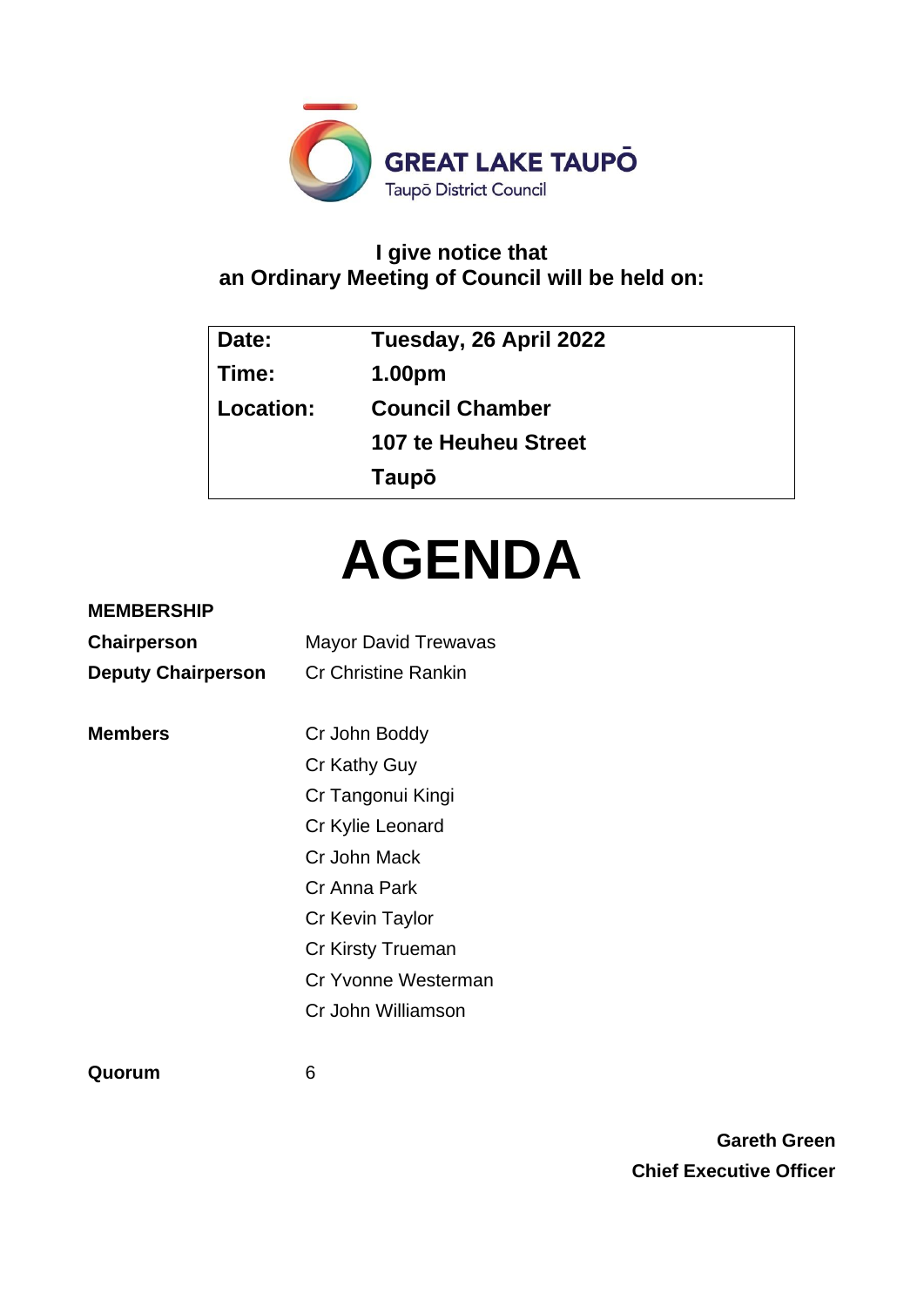# **Order Of Business**

| $\mathbf 1$             | <b>Apologies</b> |                                                                                    |  |
|-------------------------|------------------|------------------------------------------------------------------------------------|--|
| $\overline{2}$          |                  | <b>Conflicts of Interest</b>                                                       |  |
| 3                       |                  | <b>Confirmation of Minutes</b>                                                     |  |
|                         | 3.1              |                                                                                    |  |
| $\overline{\mathbf{4}}$ |                  | <b>Policy and Decision Making</b>                                                  |  |
|                         | 4.1              |                                                                                    |  |
|                         | 4.2              |                                                                                    |  |
|                         | 4.3              |                                                                                    |  |
|                         | 4.4              |                                                                                    |  |
|                         | 4.5              |                                                                                    |  |
|                         | 4.6              |                                                                                    |  |
| 5                       |                  | <b>Confidential Business</b>                                                       |  |
|                         | 5.1              | Confirmation of Confidential Portion of Ordinary Council Minutes - 29 March 202223 |  |
|                         | 5.2              |                                                                                    |  |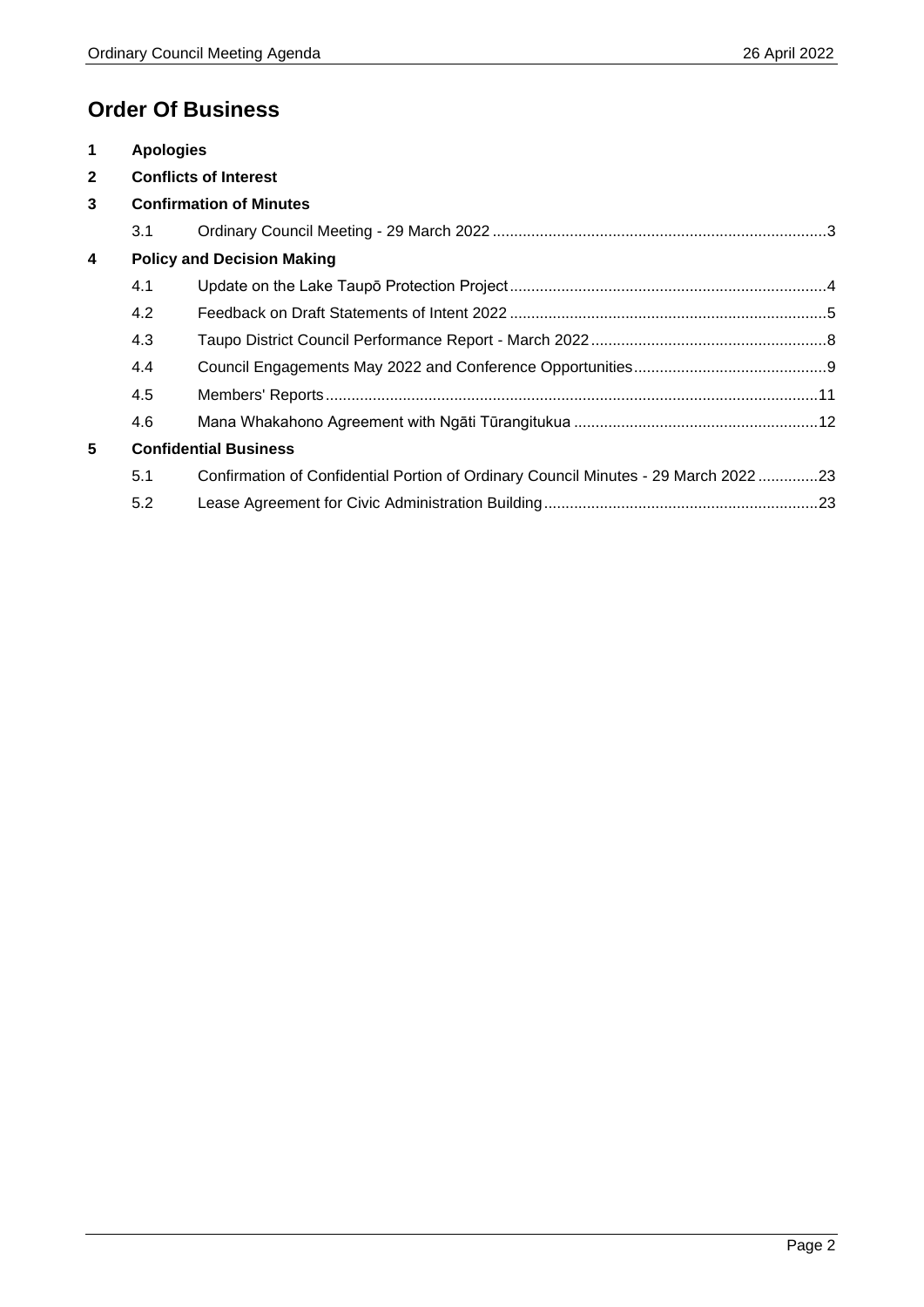#### <span id="page-2-0"></span>**3.1 ORDINARY COUNCIL MEETING - 29 MARCH 2022**

#### **Author: Shainey James, Governance Quality Manager**

**Authorised by: Nigel McAdie, Legal, Risk and Governance Manager**

#### **RECOMMENDATION(S)**

That the minutes of the Council meeting held on Tuesday 29 March 2022 be confirmed as a true and correct record.

#### **ATTACHMENTS**

1. Council Meeting Minutes - 29 March 2022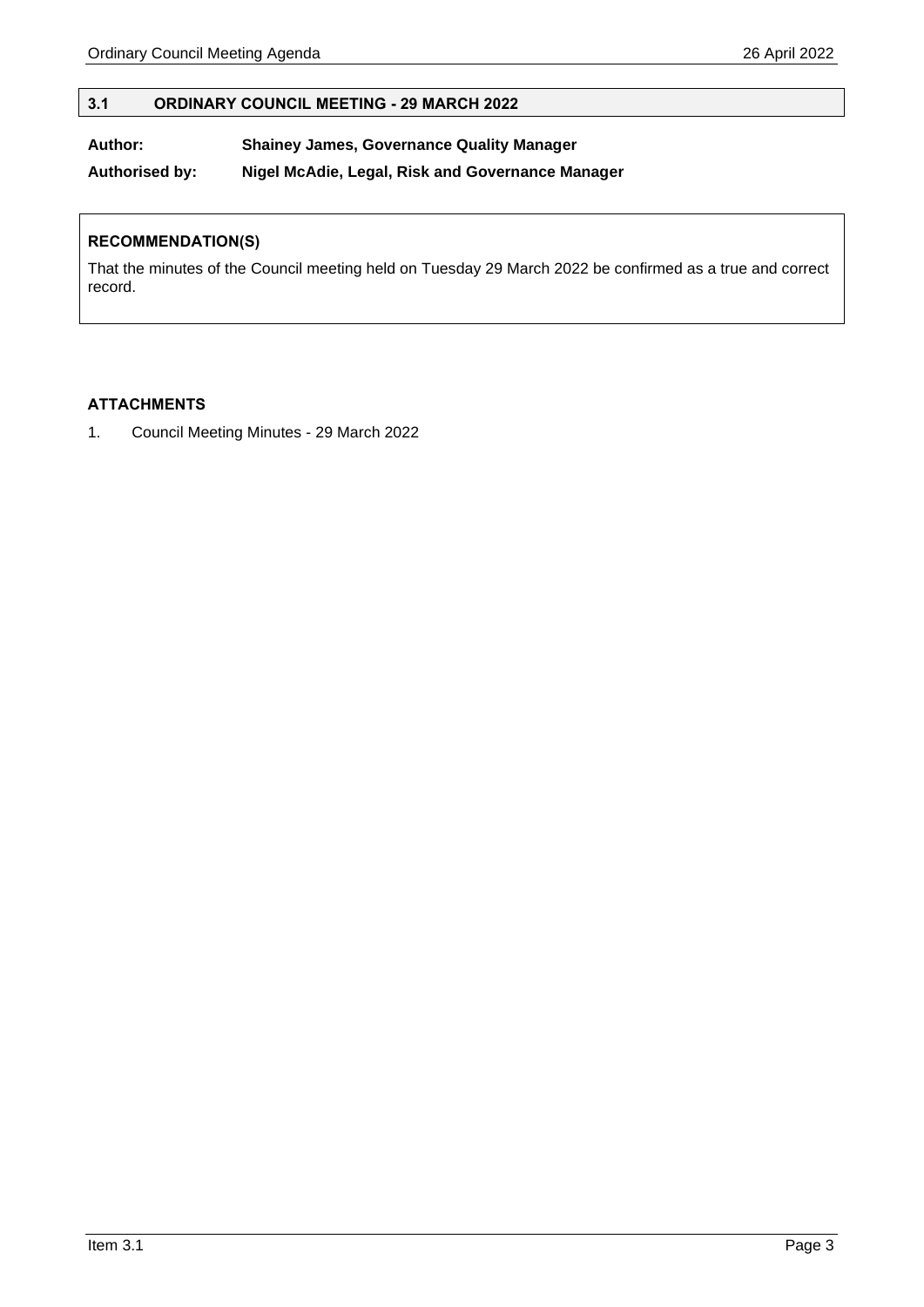#### <span id="page-3-0"></span>**4.1 UPDATE ON THE LAKE TAUPŌ PROTECTION PROJECT**

**Author: Temi Allinson, Policy Advisor**

**Authorised by: Nick Carroll, Policy Manager**

#### **PURPOSE**

To provide a brief update on the planned review of the Lake Taupō Protection Project.

#### **DISCUSSION**

The Lake Taupō Protection Trust (LTPT) was established to reduce the amount of nitrogen leaching into the lake by 20%. LTPT has been successful in fulfilling this task and has now transitioned to monitoring landowner compliance with its contractual agreements, as well as compliance and enforcement of the Waikato Regional Plan and long-term governance of the Project (including ongoing communication and public education).

In 2018, Waikato Regional Council (WRC), Taupō District Council (TDC) and the Crown (referred to collectively as the Settlors) extended the Project term to 30 June 2021 conditional on actions being taken by the parties in relation to the expiry of the Project. Following public consultation as part of the 2021 – 2031 Long-Term Planning process, TDC and WRC (referred to together as the Councils) jointly agreed to extend the Project to June 2023 with the expectation that a decision would be made before that time on who should oversee the agreements into the future, how this should be funded, and governed.

To help with making a decision on the future of the project, the Settlors wish for an independent project review to be undertaken and completed by September 2022 if possible. Three accounting and auditing firms, KPMG, Deloitte and BDO New Zealand are considered to possess the necessary capability and capacity required to undertake this and in the coming weeks will be asked to provide a quote for the work. The work is estimated to cost between \$30,000 and \$50,000; and LTPT has indicated a willingness to meet this cost through the surplus funds it has in its accounts.

A project review brief is being finalized and it is expected that an Officials Working Group (made up of senior staff members from the settlors) will be established to provide the collective support necessary to execute the review process, and act as a key interface between governance and management. Tūwharetoa Māori Trust Board have confirmed their interest in being involved in the Officials Working Group while LTPT have agreed that it would be inappropriate to be represented on the group.

The Joint Committee would normally meet quarterly but has been unable to meet so far in 2022 as the previous two meeting dates have had to be cancelled due to not having enough committee members present to make a quorum. Updates on the progress of the review and any decisions made in this regard will continue to be provided to Council as they occur.

#### **CONCLUSION**

It is recommended that Council receives the update.

#### **RECOMMENDATION(S)**

That Council receives the briefing update on the planned review of the Lake Taupō Protection Project.

#### **ATTACHMENTS**

Nil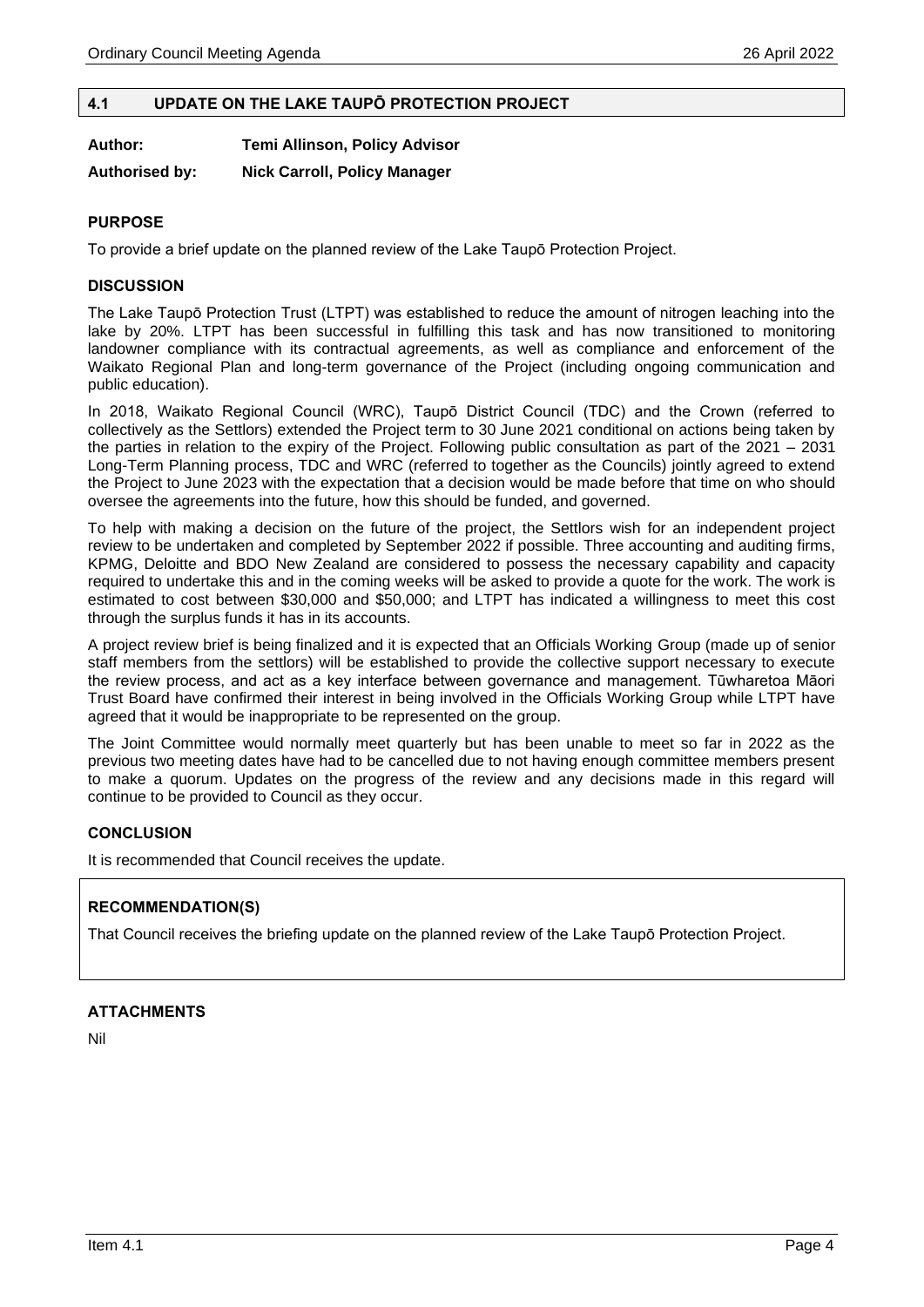#### <span id="page-4-0"></span>**4.2 FEEDBACK ON DRAFT STATEMENTS OF INTENT 2022**

#### **Author: Libby O'Brien, Community Engagement and Development Manager**

**Authorised by: Julie Gardyne, Deputy Chief Executive Officer**

#### **PURPOSE**

For Council to review comments on the draft Statements of Intent [SOIs] from its Council Controlled Organisations [CCOs] formally received by Council at the March 2022 meeting.

#### **EXECUTIVE SUMMARY**

The Local Government Act 2002 requires Council Controlled Organisations [CCOs] to produce Statements of Intent [SOIs] annually. Part of the process, as set out in the Act, enables Council to comment on the draft SOIs. This year, SOIs of Council's CCOs were formally received at the March 2022 Council meeting. While no changes have been made to the draft documents, Elected Members are now asked to review the draft SOIs, after which time the CCOs will finalise the documents for the 2022-23 financial year.

#### **RECOMMENDATION(S)**

That Council makes the following feedback on its Council Controlled Organisations' draft 2022-23 Statements of Intent:

#### 1. WAIKATO LOCAL AUTHORITY SHARED SERVICES LIMITED [WLASS]

Council is satisfied with the draft SOI; no feedback to be sent to WLASS.

#### 2. BAY OF PLENTY LOCAL AUTHORITY SHARED SERVICES LIMITED [BOPLASS]

Council is satisfied with the draft SOI; no feedback to be sent to BOPLASS.

#### 3. TAUPŌ AIRPORT AUTHORITY [TAA]

Council is satisfied with the draft SOI; no feedback to be sent to TAA.

#### 4. DESTINATION GREAT LAKE TAUPŌ [DGLT]

Council is satisfied with the draft SOI; no feedback to be sent to DGLT.

#### 5. NEW ZEALAND LOCAL GOVERNMENT FUNDING AGENCY LIMITED [NZFA]

Council is satisfied with the draft SOI; no feedback to be sent to NZFA.

#### **BACKGROUND**

The proposal has not been presented previously.

#### *Accountability requirements*

The Local Government Act 2002 requires CCOs to forward to Council [no later than 1 March] a draft SOI for the next financial year. The SOIs are then considered by Council for comment by 1 May. This allows time for the CCOs to amend, adopt and forward their final SOI to Council by 30 June.

#### *Draft shareholder comments*

The draft SOIs for the Waikato Local Authority Shared Services [WLASS], Bay of Plenty Local Authority Shared Services [BOPLASS], Taupō Airport Authority [TAA], Destination Great Lake Taupō [DGLT] and the New Zealand Local Government Funding Agency Limited [NZLGFA] have been reviewed by officers and comments for Council's consideration are contained in the attachment to this report.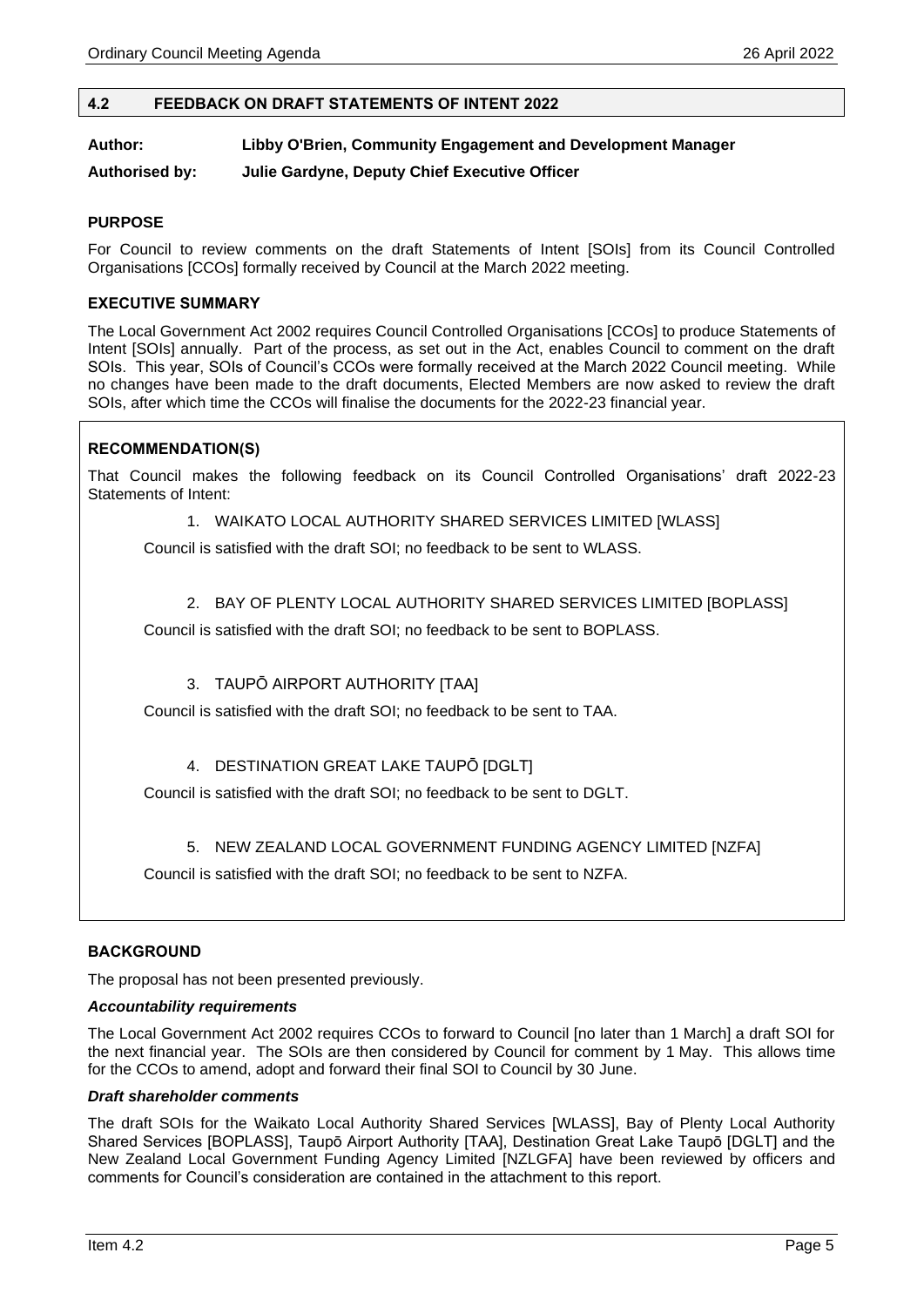The draft SOI for the Lake Taupō Protection Trust will be reviewed and considered by the Lake Taupō Protection Project Joint Committee.

#### **DISCUSSION**

The purpose of this report is for Council to review the comments made by officers on the draft Statements of Intent [SOIs] from its Council Controlled Organisations [CCOs] formally received by Council at the March 2022 meeting. Council is obliged to review the draft SOIs and provide comments to the relevant CCOs under the Local Government Act 2002 by 1 May 2022. No changes are proposed.

Based on this information it is considered that there are two options.

#### **OPTIONS**

#### Analysis of Options

Option 1 - To review and as appropriate make comment on the draft SOIs

| Advantages                 | Disadvantages |  |
|----------------------------|---------------|--|
| Compliant with legislation | None          |  |

Option 2 - To not review and as appropriate make comment on the draft SOIs

| Advantages | Disadvantages |
|------------|---------------|
| None       | Not compliant |

Analysis Conclusion:

Council has the option of reviewing and as appropriate making comments on the draft SOIs as proposed by Council Officers in the attachments to this report. Council can also make additional comments and/or amend the attachments and/or choose not to comment.

#### **CONSIDERATIONS**

#### **Alignment with Council's Vision**

Council's vision is 'to be the most prosperous and liveable district in the North Island by 2022. This is accompanied by a core set of values to underpin decision-making, the following of which are relevant to this proposal: Authentic, Quality; Resilient and Value.

#### **Financial Considerations**

The financial impact of the proposal is currently budgeted for under the 2021-2031 Long Term Plan.

#### **Legal Considerations**

#### Local Government Act 2002

The matter comes within scope of the Council's lawful powers, including satisfying the purpose statement of [Section 10](http://www.legislation.govt.nz/act/public/2002/0084/latest/DLM171803.html?search=qs_act%40bill%40regulation%40deemedreg_local+government+act_resel_25_h&p=1) of the Local Government Act 2002. That section of the Act states that the purpose of local government is (a) to enable democratic local decision-making and action by, and on behalf of, communities; and (b) to promote the social, economic, environmental, and cultural well-being of communities in the present and for the future. It is considered that social / economic well-beings are of relevance to this matter.

The Local Government Act 2002 requires Council to comment on the draft SOIs before 1 May. This agenda item complies with this timeline.

#### **Policy Implications**

The proposal has been evaluated against the following plans:

| $\checkmark$ Long Term Plan 2021-2031 |  | □ Annual Plan □ Waikato Regional Plan |
|---------------------------------------|--|---------------------------------------|
|---------------------------------------|--|---------------------------------------|

☐ Taupo District Plan ☐ Bylaws ☐ Relevant Management Plan(s)

There are no known policy implications.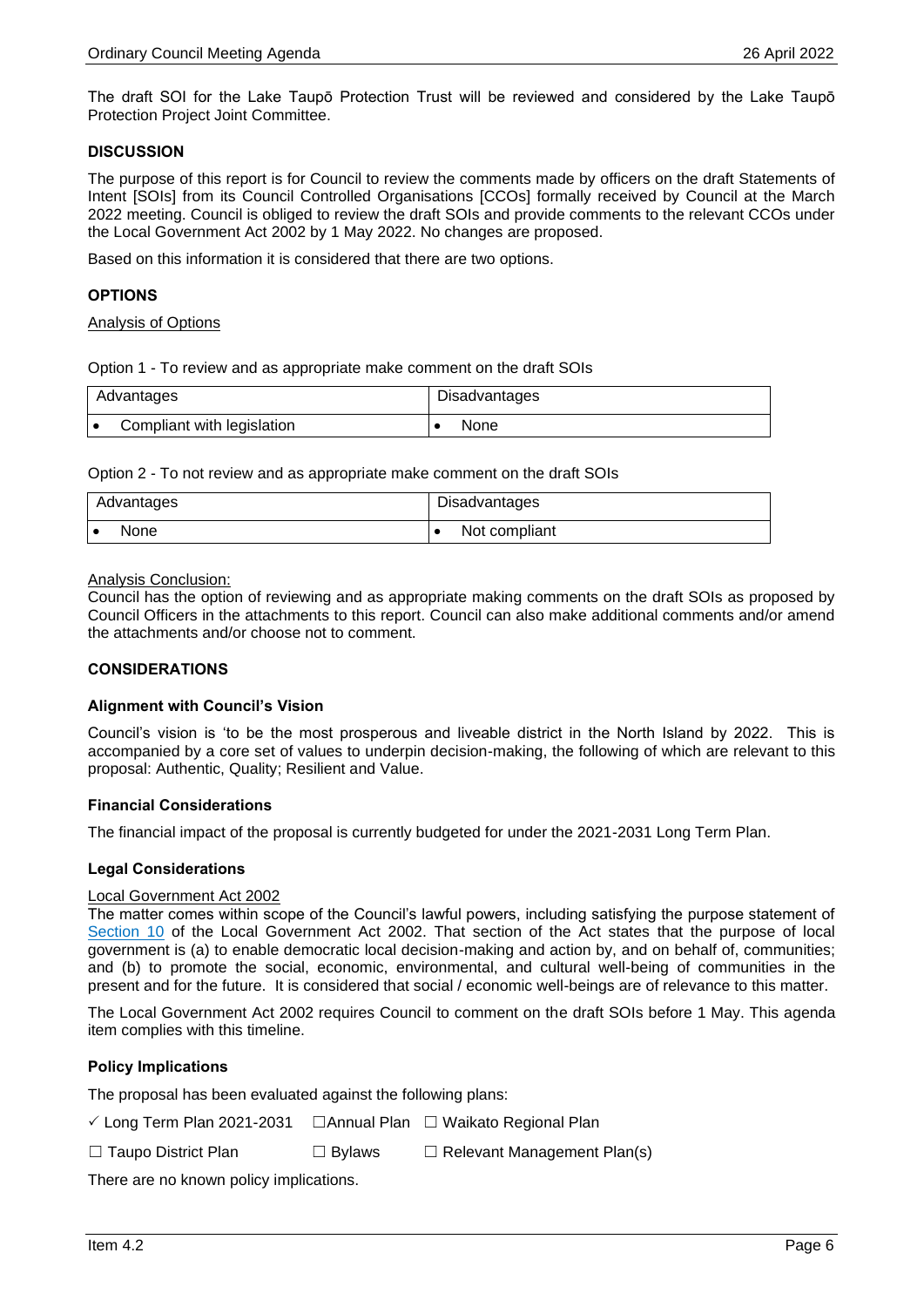#### **Māori Engagement**

Taupō District Council is committed to meeting its statutory Tiriti O Waitangi obligations and acknowledges partnership as the basis of Te Tiriti. Council has a responsibility to act reasonably and in good faith to reflect the partnership relationship, and to give effect to the principles of Te Tiriti. These principles include, but are not limited to the protection of Māori rights, enabling Māori participation in Council processes and having rangatiratanga over tāonga.

Our statutory obligations outline our duties to engage with Māori, and enable participation in Council processes. Alongside this, we recognise the need to work side by side with the ahi kaa / resident iwi of our district. Engagement may not always be required by law, however meaningful engagement with Māori allows Council to demonstrate good faith and our commitment to working together as partners across our district.

Appropriately, the report author acknowledges that they have considered the above obligations including the need to seek advice, guidance, feedback and/or involvement of Māori on the proposed recommendation/s, objective/s, project/s or service/s outlined within this report.

#### **Risks**

There are no known risks.

#### **SIGNIFICANCE OF THE DECISION OR PROPOSAL**

Council's Significance and Engagement policy identifies the following matters that are to be considered when assessing the degree of significance of proposals and decisions:

- a. The level of financial consequences of the proposal or decision;
- b. Whether the proposal or decision will affect a large portion of the community or community of interest;
- c. The likely impact on present and future interests of the community, recognising Maori cultural values and their relationship to land and water;
- d. Whether the proposal affects the level of service of an activity identified in the Long Term Plan;
- e. Whether community interest is high; and
- f. The capacity of Council to perform its role and the financial and other costs of doing so.

Officers have undertaken a rounded assessment of the matters in clause 11 of the Significance and Engagement Policy (2016), and are of the opinion that the proposal under consideration is of low importance.

#### **ENGAGEMENT**

Taking into consideration the above assessment, that the decision is of a low degree of significance, officers are of the opinion that no further engagement is required, but will engage with CCOs to notify them of Elected Members' comments.

#### **COMMUNICATION/MEDIA**

No communication/media required.

#### **CONCLUSION**

Council is asked to consider the comments on its Council Controlled Organisations [CCOs] 2022-23 draft Statements of Intent [SOIs] as detailed above and/or make amendments as necessary.

#### **ATTACHMENTS**

- 1. Co-Lab/WLASS SOI final draft (under separate cover 1)  $\Rightarrow$
- 2. DGLT SOI final draft (under separate cover 1)  $\Rightarrow$
- 3. Lake Taupo Protection Trust SOI final draft (under separate cover 1)  $\Rightarrow$
- 4. NZ Local Government Funding Agency SOI final draft (under separate cover 1) [⇨](../../../RedirectToInvalidFileName.aspx?FileName=TDC_20220426_ATT_5617_EXCLUDED.PDF#PAGE=54)
- 5. Taupo Airport SOI final draft (under separate cover 1)  $\Rightarrow$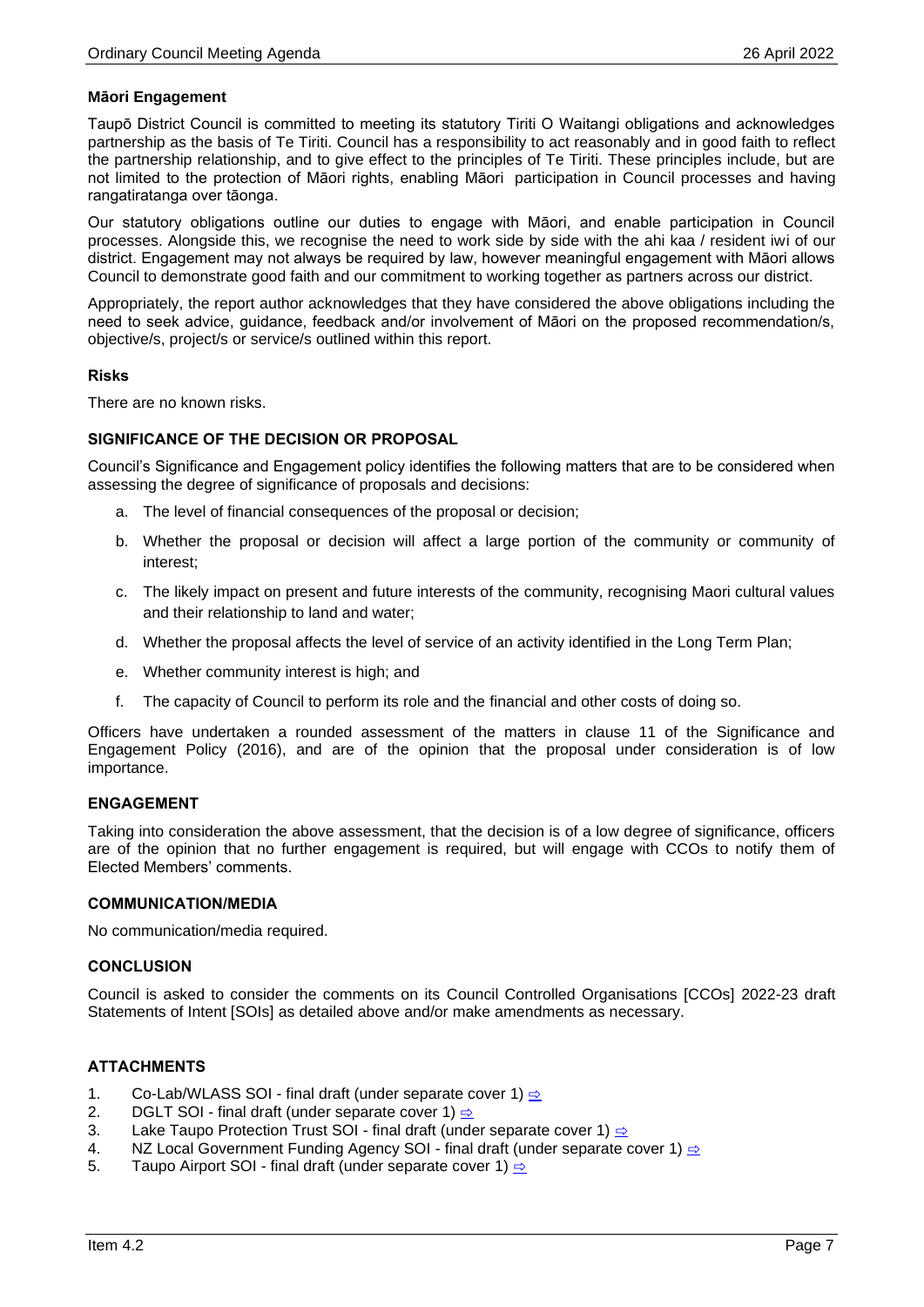#### <span id="page-7-0"></span>**4.3 TAUPO DISTRICT COUNCIL PERFORMANCE REPORT - MARCH 2022**

| Author: | <b>Gareth Green, Chief Executive Officer</b> |  |
|---------|----------------------------------------------|--|
|         |                                              |  |

**Authorised by: Gareth Green, Chief Executive Officer**

#### **PURPOSE**

This report provides Council with an overview of the performance of the organisation.

#### **RECOMMENDATION(S)**

That Council notes the information contained in the Performance Report for the month of March 2022.

#### **ATTACHMENTS**

1. Monthly Performance Report - March 2022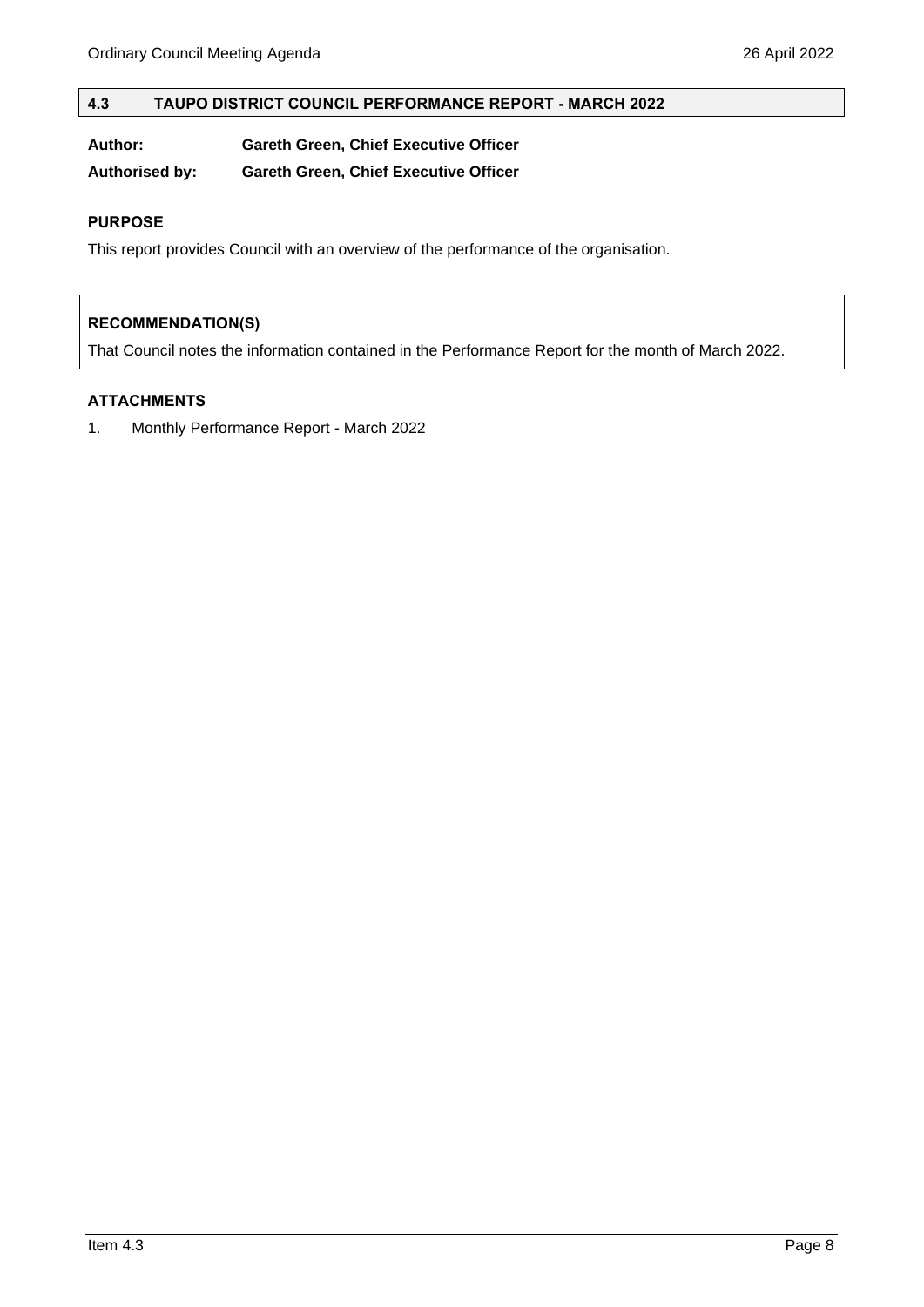### <span id="page-8-0"></span>**4.4 COUNCIL ENGAGEMENTS MAY 2022 AND CONFERENCE OPPORTUNITIES**

#### **Author: Shainey James, Governance Quality Manager**

**Authorised by: Nigel McAdie, Legal, Risk and Governance Manager**

#### **Engagements**

| <b>ENGAGEMENT</b>                                                                                                       | <b>DAY</b> | <b>DATE</b>    | <b>TIME</b>   |
|-------------------------------------------------------------------------------------------------------------------------|------------|----------------|---------------|
| Workshops (TBC, Council Chamber)                                                                                        | Tuesday    | 3              | 10am-12.30pm  |
| Taupō Reserves & Roading Committee<br>reconvened meeting (Council Chamber)                                              | Tuesday    | $\overline{3}$ | 1pm-2pm       |
| Turangi/Tongariro Community Board public<br>forum (Boardroom, Council / Department of<br>Conservation offices, Tūrangi) | Wednesday  | $\overline{4}$ | 1.30pm-2pm    |
| Turangi/Tongariro Community Board meeting<br>(Boardroom, Council / Department of<br>Conservation offices, Tūrangi)      | Wednesday  | 4              | 2pm-3.30pm    |
| Taupō Airport Authority Committee meeting<br>(Council Chamber)                                                          | Monday     | 9              | 10.30am-noon  |
| <b>Emergency Management Committee meeting</b><br>(Council Chamber)                                                      | Monday     | 16             | 11am-12.30pm  |
| Lake Taupō Protection Project Joint<br>Committee meeting (Council Chamber)                                              | Friday     | 20             | 10.30am-1pm   |
| Council meeting - Annual Plan hearings and<br>deliberations (Council Chamber)                                           | Monday     | 23             | 10am-3pm      |
| Council meeting - Annual Plan hearings and<br>deliberations continued (Council Chamber)                                 | Tuesday    | 24             | 10am-3pm      |
| Tutemohuta Reserve Trust meeting<br>(Tutemohuta Community Hall, Waitahanui)                                             | Wednesday  | 25             | 3.30pm-4.30pm |
| Kinloch Representative Group public forum<br>(Kinloch Community Hall, Mata Place, Kinloch)                              | Thursday   | 26             | 2.30pm-3pm    |
| Kinloch Representative Group meeting<br>(Kinloch Community Hall, Mata Place, Kinloch)                                   | Thursday   | 26             | 3pm-4.30pm    |
| Council meeting - Waitahanui water hearings<br>and deliberations (Council Chamber)                                      | Tuesday    | 31             | 11am-noon     |
| Public forum (Council Chamber)                                                                                          | Tuesday    | 31             | 12.30pm-1pm   |
| Council meeting (Council Chamber)                                                                                       | Tuesday    | 31             | 1pm-4pm       |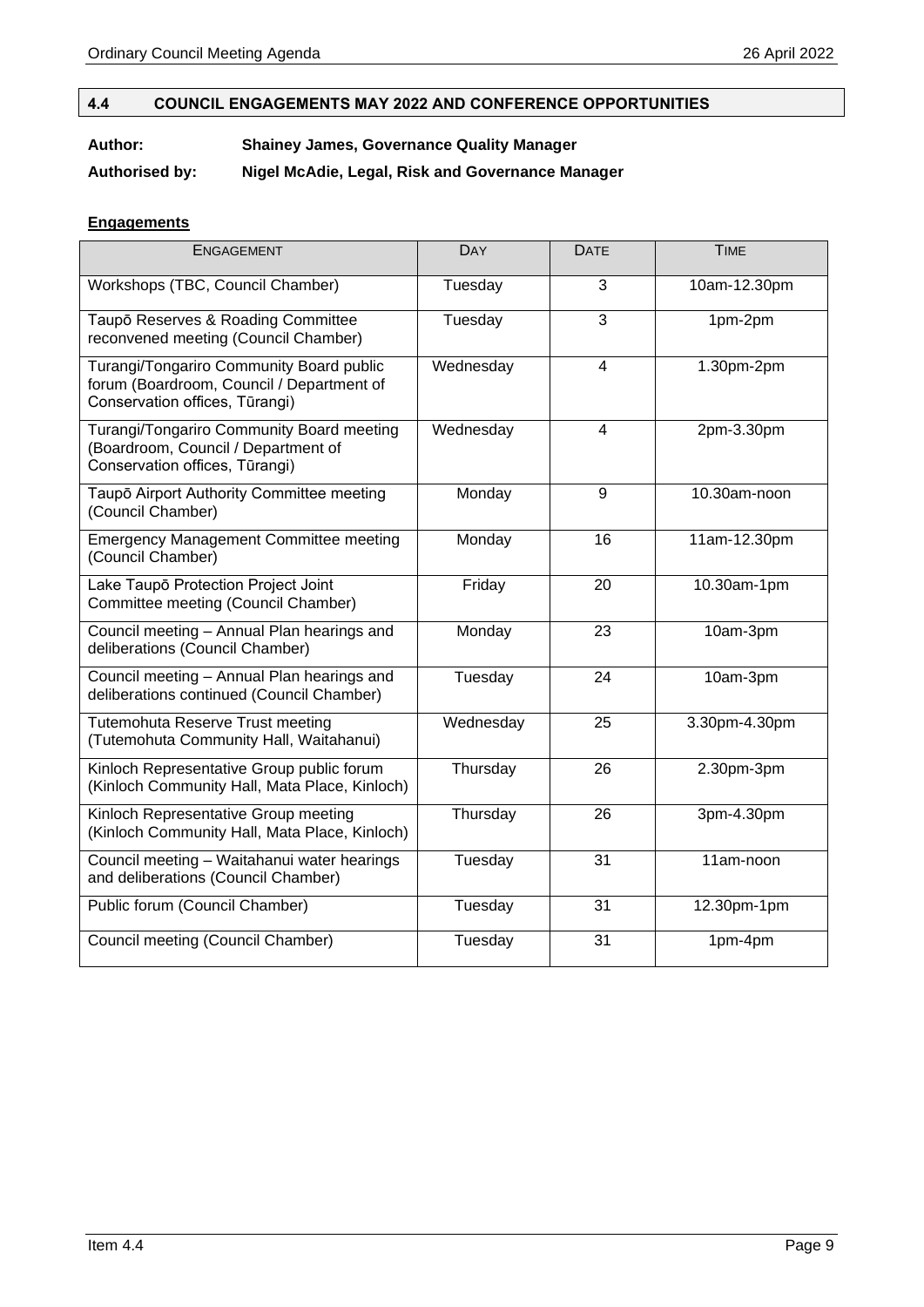#### **Conference Opportunities**

The Local Government New Zealand (LGNZ) Conference is being held on 20-22 July 2022 in Papaioea Palmerston North. The 'early bird' registration fees are \$1,400 per person for LGNZ members. Travel and accommodation would be reimbursed in accordance with Council's Expenses and Allowances Policy 2019.

#### **RECOMMENDATION(S)**

- 1. That Council receives the information relating to engagements for May 2022.
- 2. That Council approves the attendance of Cr(s)\_\_\_\_\_\_\_\_\_\_\_\_\_\_\_\_\_\_\_\_\_\_\_\_\_\_\_\_\_\_\_\_ at the Local Government New Zealand Conference being held on 20-22 July 2022 in Papaioea Palmerston North.

#### **ATTACHMENTS**

Nil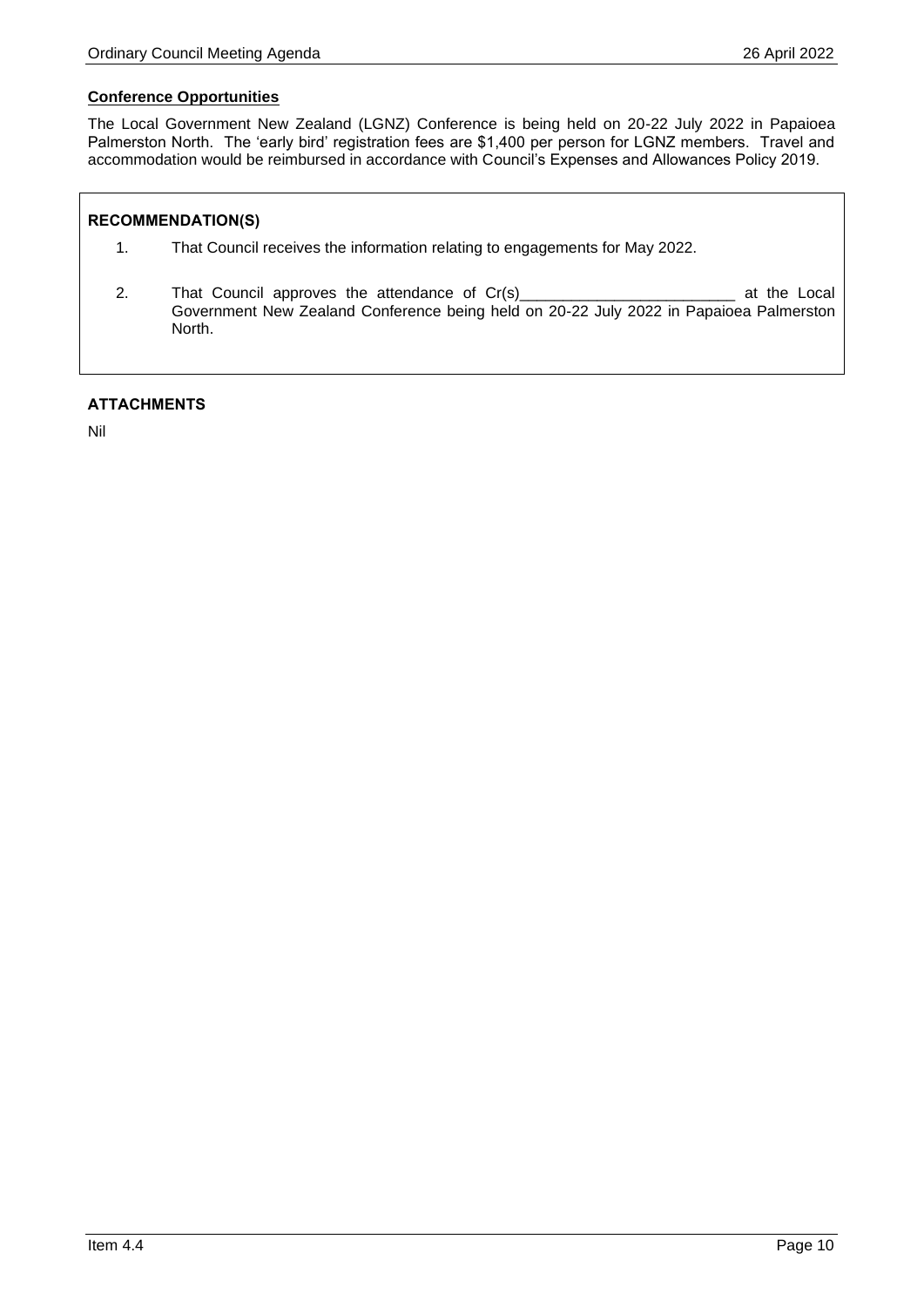#### <span id="page-10-0"></span>**4.5 MEMBERS' REPORTS**

| Author:               | <b>Shainey James, Governance Quality Manager</b> |
|-----------------------|--------------------------------------------------|
| <b>Authorised by:</b> | Nigel McAdie, Legal, Risk and Governance Manager |

#### **PURPOSE**

This item permits members to provide any updates relating to their particular wards, portfolios, working parties and report on recent meetings/functions/conferences they have attended as Council's representative.

No debate and/or resolution is permitted on any of the reports.

#### **CONCLUSION**

Members' reports will be presented at the meeting for receipt.

#### **RECOMMENDATION(S)**

That Council receives the reports from members.

#### **ATTACHMENTS**

Nil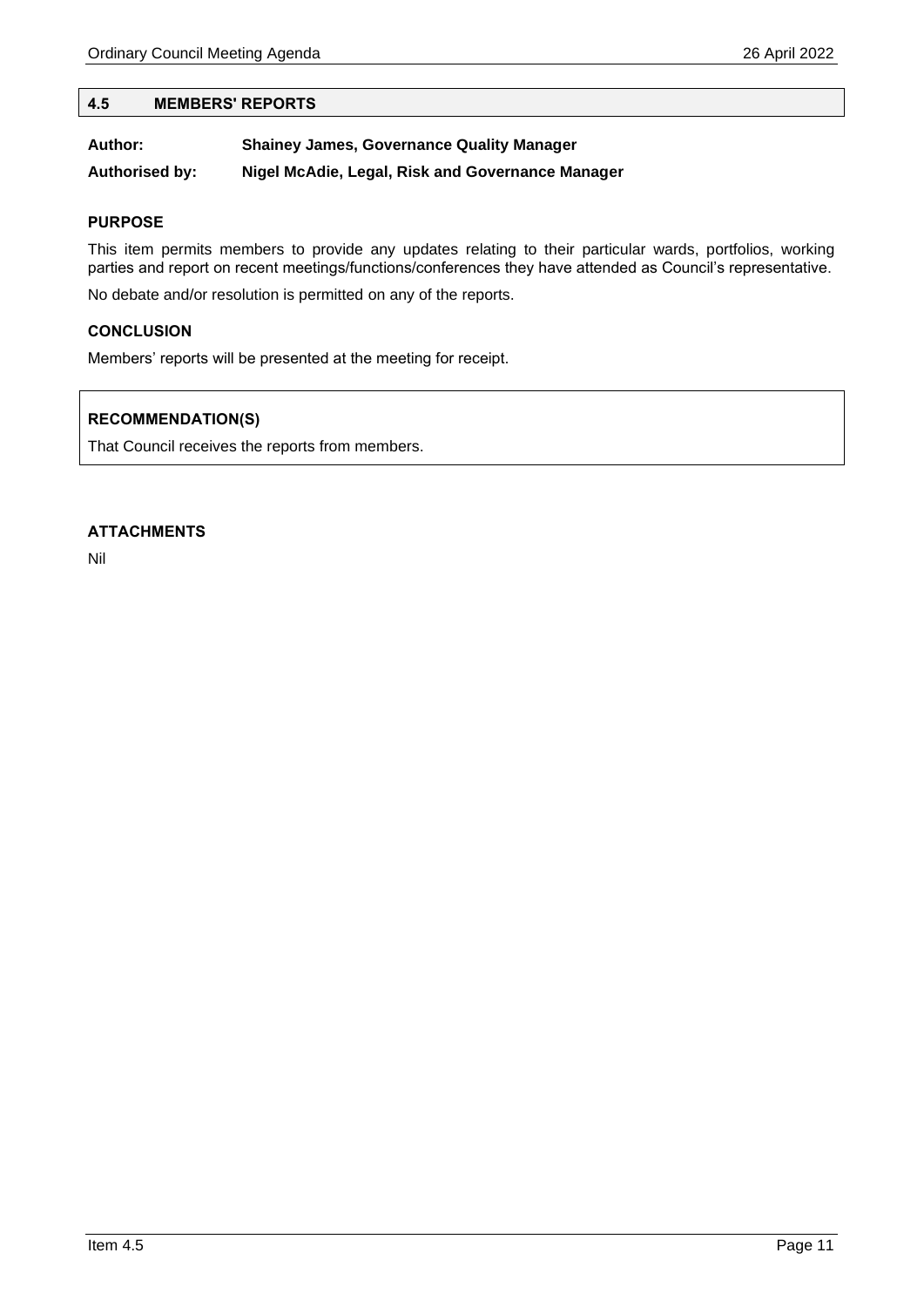#### <span id="page-11-0"></span>**4.6 MANA WHAKAHONO AGREEMENT WITH NGĀTI TŪRANGITUKUA**

#### **Author: Cornelia Dempsey, Co-Governance Manager**

**Authorised by: Julie Gardyne, Deputy Chief Executive Officer**

#### **PURPOSE**

The purpose of this report is to approve the Ngāti Tūrangitukua Taupō District Council Mana Whakahono agreement.

#### **EXECUTIVE SUMMARY**

Strong partnerships between local authorities and iwi/hapū have never been more important, particularly given the emergence of Treaty settlement mechanisms, case law from our most senior courts emphasising the strength of Māori interests, and the law reform processes that are underway including in relation to the Resource Management Act 1991 (RMA) (which will significantly strengthen the role of Māori in local government processes).

At a high level, the partnership framework that the Mana Whakahono agreement establishes will set Council up for success in terms of giving effect to its strategic priority of integrating co-governance across everything that it does, the principles of the Treaty and meeting numerous other key statutory obligations in respect of Ngāti Tūrangitukua. This document is a result of Council and Ngāti Tūrangitukua discussions over several years exploring ways to improve their relationship with a shared vision of working in closer partnership together on a range of matters.

Mana Whakahono ā Rohe, is a tool provided for under the RMA designed to enable tangata whenua and local authorities to discuss and record how they will work together on resource management matters including joint decision making. This statutory mechanism was initiated by Ngāti Tūrangitukua in July 2019 pursuant to section 58O(1) of the RMA to commence formal negotiations with Council. However this Mana Whakahono ā Rohe is much wider in scope in recognition of the unique history and Treaty Settlement outcomes for Ngāti Tūrangitukua,

To support the partners' aspirations of working in closer partnership together and implementation of the matters negotiated to date, it is recommended that Council approves the Mana Whakahono agreement as attached.

#### **RECOMMENDATIONS**

- 1. That Council agrees to enter into the Mana Whakahono agreement with Ngāti Tūrangitukua attached at attachment One.
- 2. That Council authorises the Mayor and Chief Executive to execute the Mana Whakahono agreement on behalf of Council.

#### **BACKGROUND**

Ngāti Tūrangitukua is a hapū of Ngāti Tūwharetoa and maintains Ahi kā roa - Mana Whenua over their rohe and area of interest. The Ngāti Tūrangitukua Māori Committee and the Ngāti Tūrangitukua Charitable Trust are the two legal entities for the hapū under the Mana Whakahono ā Rohe and the Ngāti Tūrangitukua Deed of Settlement.

In the early 1960s, the Crown confiscated Ngāti Tūrangitukua land for the development of the Tongariro power development scheme and construction of the Tūrangi township. This was not agreed to by Ngāti Tūrangitukua and was held to be a breach of the Treaty of Waitangi by the Waitangi Tribunal.

On 26 September 1998, the Crown signed a Deed of Settlement with Ngāti Tūrangitukua, which aimed to settle these grievances, however compensation for their cultural, social, environmental and economic losses was miniscule compared to what was taken and most of what the Crown promised was sold privately or returned as public reserves managed by Council.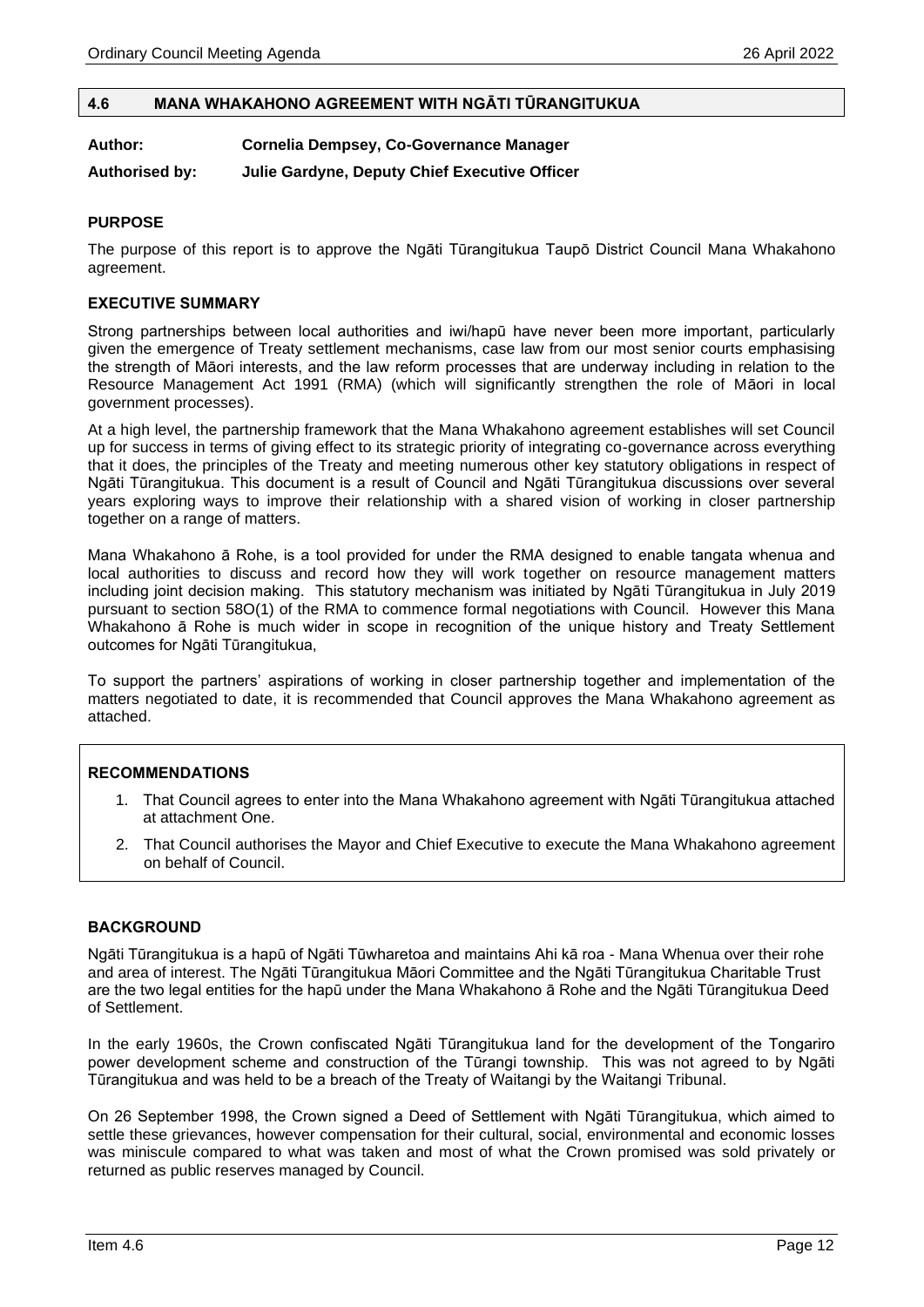Much of the town's recreational facilities, public amenities and three waters infrastructure is located on these reserves including wāhi tapu and decisions concerning these significant sites remained with Council as an outcome of the settlement.

Clause 7.4.1 of the Deed, and attachment 7.6, text of letter from Taupō District Council, also provides nonbinding undertakings from the Council to discuss with Ngāti Tūrangitukua ways to identify and preserve its wāhi tapu sites. The Mana Whakahono will enable those non-binding undertakings to be given effect to and decisions concerning most reserves in Tūrangi to be made jointly with Ngāti Tūrangitukua.

In addition to giving effect to Council's outstanding settlement obligations and Ngāti Tūrangitukua and Council's shared aspiration of working in closer partnership together, this comprehensive partnership agreement is proposed to be led by a new co-governance committee. The co-governance committee will be tasked with overseeing the implementation of the agreement which includes a wide range of RMA, LGA and Reserves Act matters providing a more holistic relationship as opposed to one that is defined by statutory boundaries,

The co-governance approach, which will replace the existing Turangi-Tongariro Community Board was also endorsed by the Local Government Commission in its final decisions on the representation review. The results of the Commission's full determination can be found here: [https://www.lgc.govt.nz/.../Taupo-DC-](https://www.lgc.govt.nz/.../Taupo-DC-Determination-2022.pdf)[Determination-2022.pdf](https://www.lgc.govt.nz/.../Taupo-DC-Determination-2022.pdf)

#### **AGREEMENT SCOPE**

Part A of the Mana Whakahono provides the overarching framework including the purpose, aspirations, resourcing and the establishment of a co-governance committee of Council responsible for overseeing the implementation of the Mana Whakahono. The new committee will be established following this year's local body elections. The co-governance committee will undertake functions in respect of the Mana Whakahono ā Rohe Boundary, as defined in the agreement. Such functions include those that currently sit with the Tūrangi Tongariro Community Board, and further bespoke functions (including for example, the committee's role in the administration of reserves).

Part B is the mandatory section of the agreement as required under the RMA and covers how Council will engage with Ngāti Tūrangitukua on resource management matters.

Part C covers Local Government Act [LGA] 2002 and Local Government Act 1974 matters including how Council will work in partnership with Ngāti Tūrangitukua on policy, planning, regulatory, road naming and three waters infrastructure projects.

Part D covers how co-governance and co-management will be applied to all reserves in Tūrangi (except Kohineheke Reserve). This arrangement recognises Ngāti Tūrangitukua as significant landowners including reserves where a vast majority of the town's recreational and three waters infrastructure are located.

Part E helps to give effect to the Ngāti Tūrangitukua Deed of Settlement 1999 matters that relate to Council's jurisdiction and provides for other matters that the Partners wish to include in the Mana Whakahono.

#### **OPTIONS**

Contents of the Mana Whakahono agreement as detailed in the full agreement attached have been negotiated over several years by Ngāti Tūrangitukua and Council's technical teams. Over this time, direction in principle on key matters was sought from Council and Ngāti Tūrangitukua governance via numerous closed workshops. These workshops were held in confidence to enable Council to carry on, without prejudice or disadvantage, negotiations (in accordance with s 7 of the Local Government Official Information and Meetings Act 1987). Negotiations have concluded and in recognition of the key matters raised within this report, it is considered that there are only two options.

#### Analysis of Options

Option 1 –Agree to enter into the Mana Whakahono agreement

| Advantages                                    | Disadvantages                             |  |
|-----------------------------------------------|-------------------------------------------|--|
| Give effect to the parties shared aspirations | • Council will need to administer two new |  |
| including working in closer partnership       | committees for the Turangi Tongariro ward |  |
| together on a wide range of matters           | although this new arrangement is expected |  |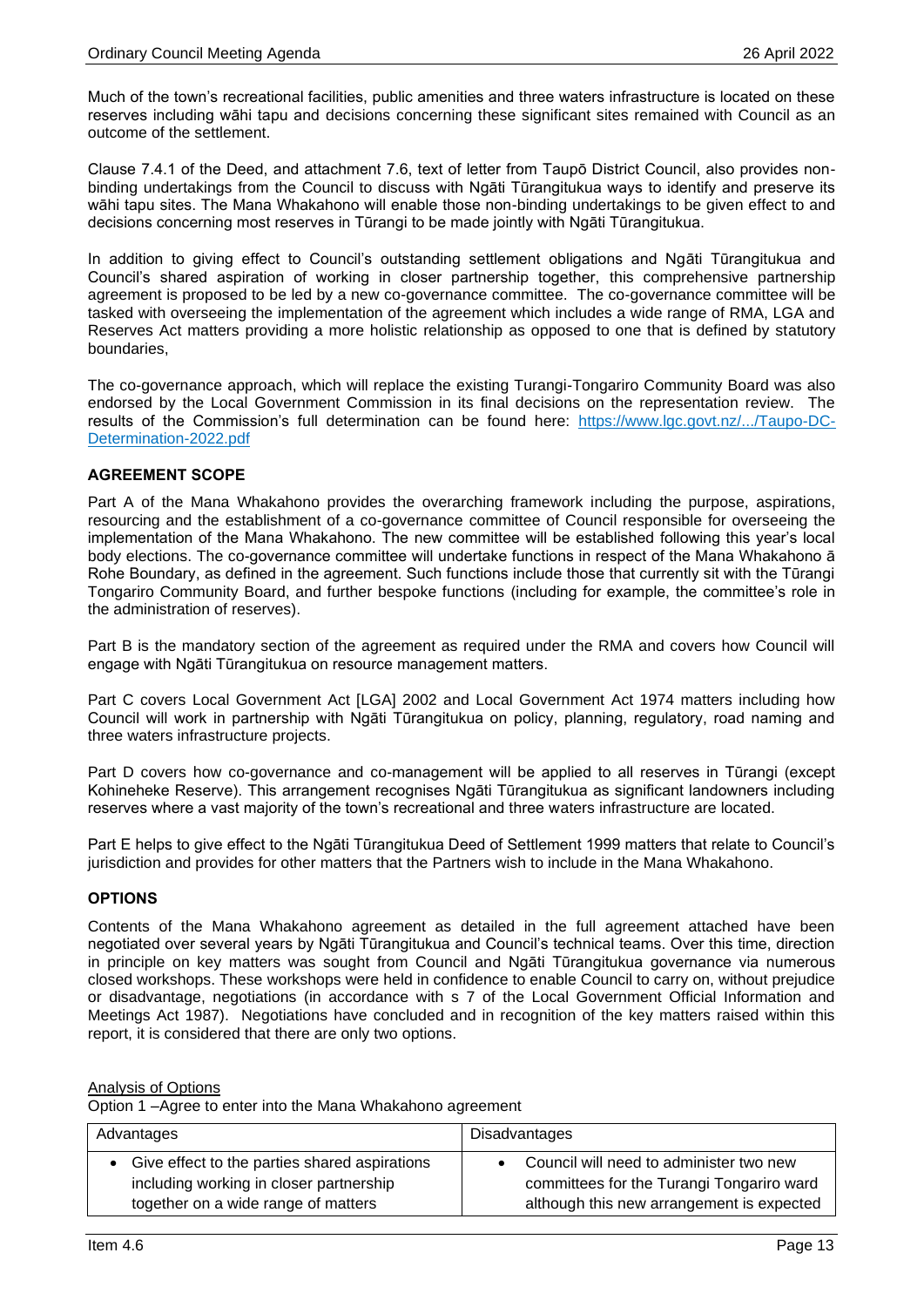• Give effect to the non-binding undertakings

commitment through the Ngāti Tūrangitukua

made by the Council in its letter of

to enhance representation for those

This new co-governance approach for

respective communities

Deed of Settlement (1998) • Supports Council's strategic priority of applying co-governance across everything that it does • Sets Council up for success in terms of giving effect to the principles of the Treaty and meeting numerous other key statutory obligations in respect of Ngāti Tūrangitukua • Enable and embed co-developed processes and procedures to support effective decision making and operational improvements • Enable the co-design of sustainable environmental, social and cultural outcomes for the betterment of the wider community. • Enable and strengthen relationships between Ngāti Tūrangitukua, DGLT and Amplify to unlock and enhance economic outcomes for Turangi. • Supports direction of RMA and future of local government reforms with respect to strengthening Council – iwi/Māori relationships. • Enhance local representation for the Turangi Township [via the new committee] and the outer lying Tongariro ward [via the establishment of a new representative group] • Turangi may create some public interest however the concept of replacing the Turangi Tongariro Community Board with a new co-governance committee was publicly notified via the representation review consultation process. Feedback received from that process including support from the Turangi Tongariro Community Board supported Council's and the Local Government Commission's determination to dis-establish the community board. • Additional funding will be required to service the implementation of the Mana Whakahono however many elements of the agreement are intended to achieve operational efficiencies and resourcing Ngāti Tūrangitukua to support the delivery of their responsibilities under the agreement is appropriate and aligns with other best practise models around the Country.

|  | Option 2 – Do Nothing |
|--|-----------------------|
|  |                       |

| Advantages | <b>Disadvantages</b>                                                                                                                                                                                                                                                                                                                                                                                                                                                                                                                                                                                       |  |
|------------|------------------------------------------------------------------------------------------------------------------------------------------------------------------------------------------------------------------------------------------------------------------------------------------------------------------------------------------------------------------------------------------------------------------------------------------------------------------------------------------------------------------------------------------------------------------------------------------------------------|--|
|            | In recognition of Local Government<br>Commission's decision to support the removal<br>of the Turangi Tongariro Community Board<br>status quo can't continue for governance<br>arrangements                                                                                                                                                                                                                                                                                                                                                                                                                 |  |
|            | Significantly detriment Council's relationship<br>with Ngāti Tūrangitukua<br>Deny opportunities to enhance Turangi's<br>economic, social, environmental and cultural<br>wellbeing<br>Council would be in breach of its Ngati<br>Tūrangitukua Settlement Act responsibilities and<br>its obligations to conclude a Mana Whakahono<br>ā Rohe with Ngāti Tūrangitukua<br>Conflicts Council's key strategic priority of<br>integrating co-governance and management<br>across everything that it does, Te Tiriti o<br>Waitangi principles and the direction of RMA<br>and working for local government reforms |  |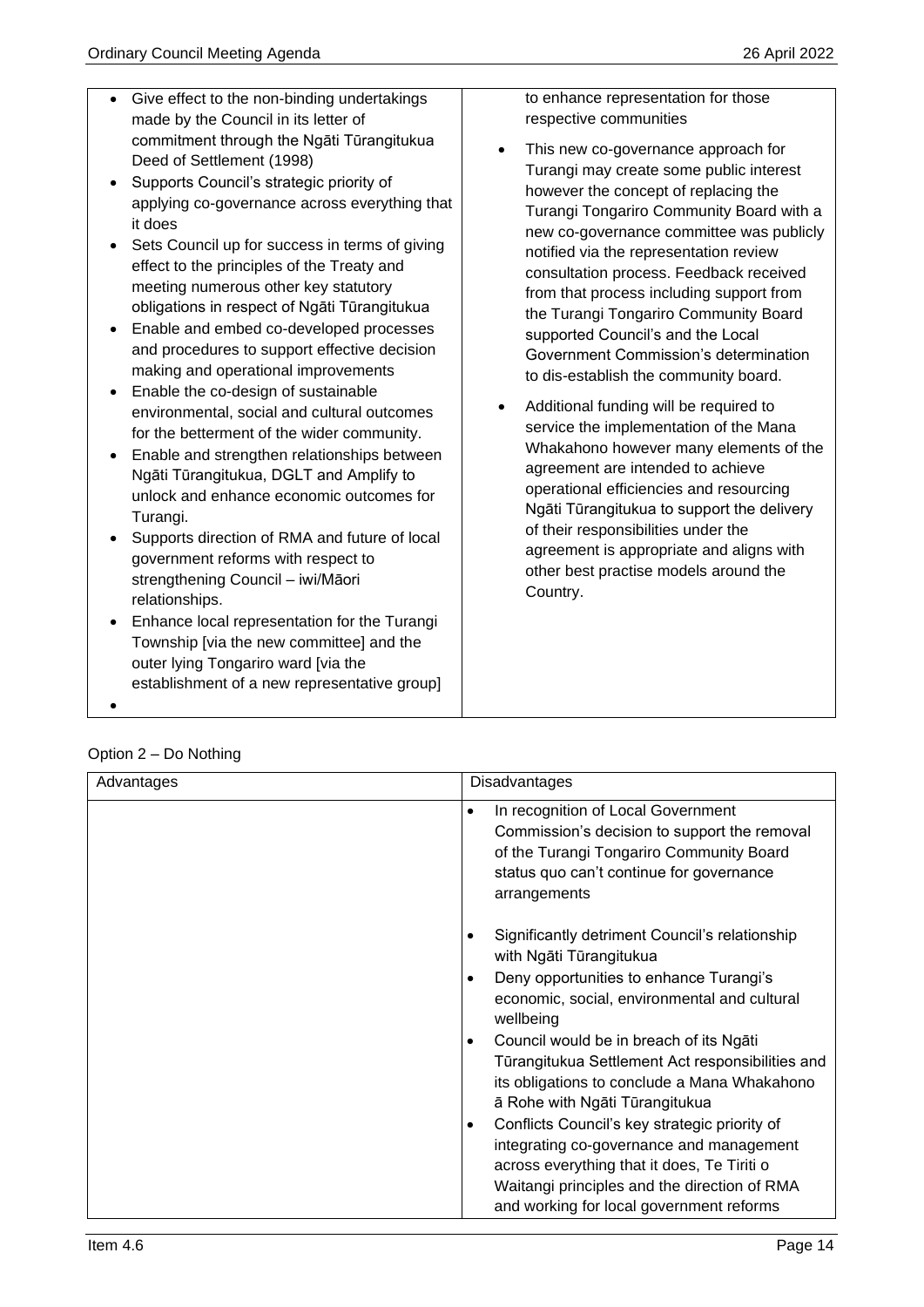|  | Negatively impact progress of other Tūrangi    |
|--|------------------------------------------------|
|  | projects requiring Ngāti Tūrangitukua feedback |
|  | creating a significant disconnect between      |
|  | Council, tangata whenua and the wider          |
|  | community                                      |

Analysis Conclusion:

Based on the analysis above, it is recommended that Council agrees to enter into the Mana Whakahono agreement with Ngāti Tūrangitukua.

#### **CONSIDERATIONS**

#### **Alignment with Council's Vision**

Council's vision is 'to be the most prosperous and liveable district in the North Island by 2022'. This is accompanied by a core set of values to underpin decision-making, the following of which are relevant to this particular proposal: World Class; Authentic; Vibrant; Quality; Resilient; Charming and Value.

In addition, one of Council's 12 strategic priorities is the integration of co-governance and management across everything that it does.

This Mana Whakahono strongly aligns with Council's co-governance priorities and vision.

#### **Financial Considerations**

#### Long-term Plan/Annual Plan

Council will pay for the matters listed in clause 14 of the agreement from existing LTP co-governance budgets on a reasonable and pro-rated basis on terms to be agreed between the Partners.

#### **Legal Considerations**

The Mana Whakahono agreement is consistent with and supports Council's compliance with a range of legislation, as detailed in appendix 1.

#### **Policy Implications**

See appendix 2.

#### **Māori Engagement**

Ngāti Tūrangitukua is a hapū of Ngāti Tūwharetoa and maintains Ahi kā roa - Mana Whenua in Te Mātāpuna. Ngāti Tūrangitukua also recognises that the Hapū of Ngāti Tūwharetoa are interconnected and the relationship and interest of whānau and hapū across the Mātāpuna are dynamic, bound by common whakapapa and whanaungatanga.

Endorsement of the Mana Whakahono was sought from the Tūwharetoa Māori Trust Board and other hapū within Te Mātāpuna by Ngāti Tūrangitukua on behalf on the parties.

The Ngāti Tūwharetoa Deed of Settlement, as outlined in appendix 1, states that Ngāti Tūwharetoa (including the Hapū Forum and Te Kotahitanga) will support the position of Ngāti Tūrangitukua; and that Te Kotahitanga will continue to recognise the Ngāti Tūrangitukua Charitable Trust as the mandated governance entity for the hapū of Ngāti Tūrangitukua for all purposes relating to the Tūrangi Township Settlement.

#### **Risks**

Risk can be defined as the effect of uncertainty on objectives. All parts of the Mana Whakahono will be legally binding on the Partners and the Mana Whakahono cannot be unilaterally terminated (which is the case anyway under legislation for the RMA part (Part B)). Under the Mana Whakahono, the Council confirms its intention to establish the co-governance committee at the start of each triennium (and will be in breach of the Mana Whakahono if it does not do so).

Ultimately, the success of the Mana Whakahono will come down to building and maintaining strong and enduring relationships that are respectful of the needs of both Partners. Mana Whakahono agreements are relatively new and the Council is one of the first local authorities to achieve such an agreement. The inclusion of a range of policy, planning and operational areas (outside of the RMA) under one agreement with iwi is a progressive approach which reflects the collaborative working relationship between Ngāti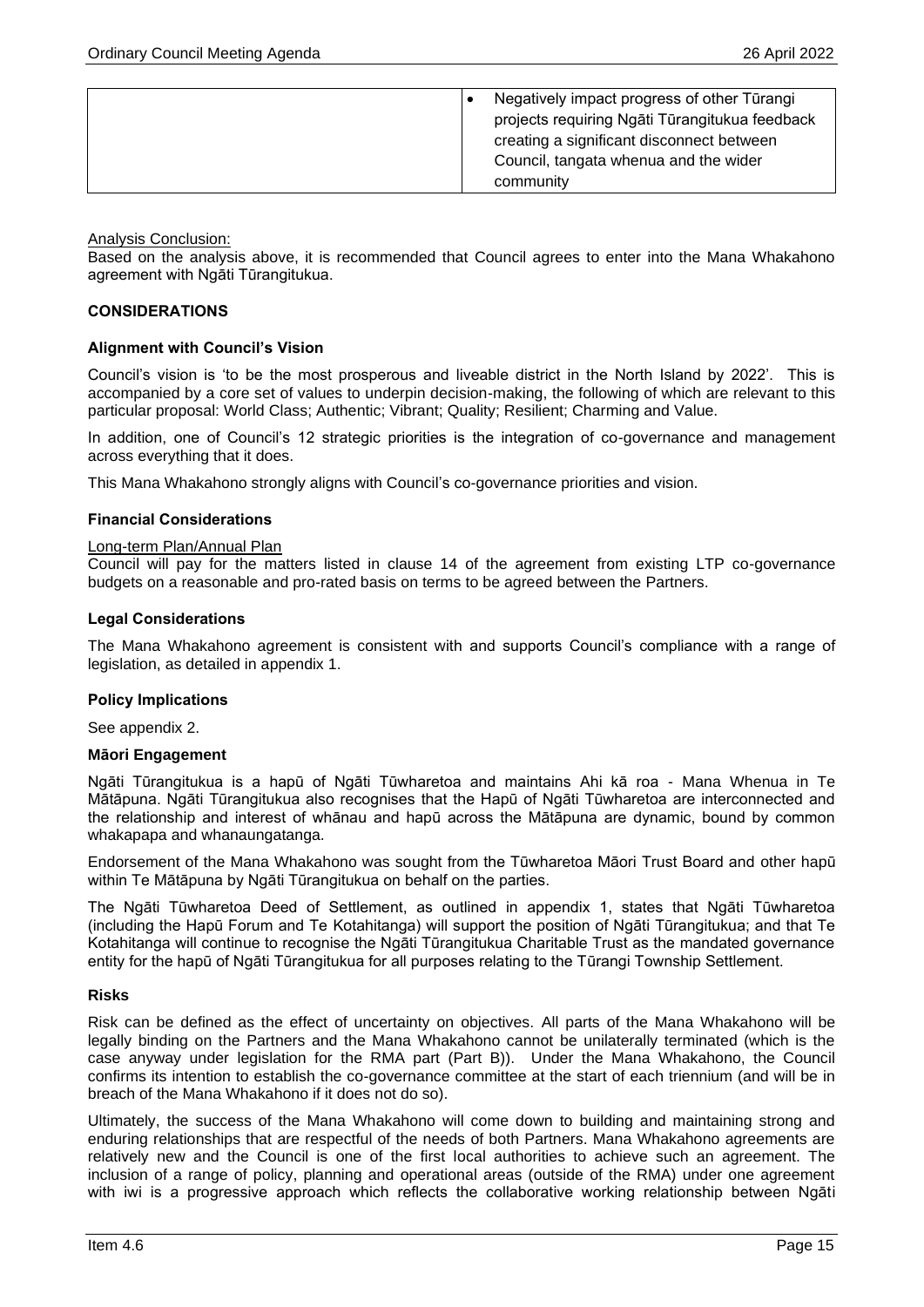Tūrangitukua and the Council. Robust implementation planning and delivery will be critical to the success. Planning for the transition period is well underway to ensure that the Mana Whakohono is a success.

While the Mana Whakahono cannot be terminated, there are mechanisms in the agreement to assist in addressing matters that may arise (e.g. reviews, dispute resolution including through tikanga based processes), including a safeguard clause that allows Council to carry out statutory functions in the event that there are any issues with the Mana Whakahono.

#### *Functioning of the Committee:*

There is a risk of the co-goverance committee failing to achieve the anticipated benefits. While both parties acknowledge that there is work to be done to ensure the sucessful implementation of this agreement, it is anticipated that this risk is low as:

- Officers are confident from interactions with Council and Ngāti Tūrangitukua that both partners will be able to contribute members to the co-governance committee and collectively hold appropriate levels of skills and expertise.
- The co-governance committee will be supported by Council to succeed through secretarial support, induction, and training.
- Council and Ngāti Tūrangitukua will enter an agreement to recognise the resourcing expected under the Mana Whakahono and to support Ngāti Tūrangitukua to meet their requirements under the Mana Whakahono including developing processes and protocols to support the establishment of the co-governance committee during its infancy.
- A governance steering group will be established to guide the transition period and the development of these key processes and protocols.
- The Mana Whakahono provides that if there is a failure to reach a quorum for three committee meetings in a row that there will be an urgent meeting convened between the Council's Chief Executive, the Chair of the Ngāti Tūrangitukua Māori Committee and the committee co-chairs to discuss the reasons for that situation and to ensure that the committee can reach a quorum at subsequent meetings. That will allow either Partner to address issues of attendence at committee meetings.

#### *Legislative amendment:*

Given the significant reforms being advanced by the Government in relation to the three waters, RMA reform and the Future of Local Government project, there is some risk that the objectives of the Mana Whakahono may not be able to be fully realised as a result of the reform programme.

In the event through legislative amendments, any part or provision of the Mana Whakahono is held to be unenforceable, such part shall be deemed to deleted from the Mana Whakahono and the remainder of the Mana Whakahono shall continue in full force and effect. The agreement records that it is the aspiration of the Partners that to the extent that the Council's functions are transferred to another agency, that agency would honour the commitments in the Mana Whakahono. In that situation, the Partners agree to jointly advocate to the Crown on the basis that the new entity should take responsibility for and uphold the relevant parts of this Mana Whakahono.

The main risk is in relation to Council's partnership with Ngāti Tūrangitukua, Council's statutory obligations and the detrimental impact a decision to not approve the agreement would have on the social, cultural, environmental and economic wellbeing of the wider Tūrangi community. A further risk in not signing the agreement, is that Council would be in breach of its obligations to conclude a Mana Whakahono ā Rohe with Ngāti Tūrangitukua within the agreed timeframes.

#### **COMMUNICATION/MEDIA**

Formal engagement and communication on the overarching terms of the Mana Whakahono agreement including the establishment of a new co-governance committee responsible for the implementation of the Mana Whakahono was undertaken as part of Council's representation review process.

A comprehensive communications plan will be jointly implemented with Ngāti Tūrangitukua to ensure the community is well informed about what the Mana Whakahono is, how it will support good decision making and what changes the community can expect to see once the agreement is in place.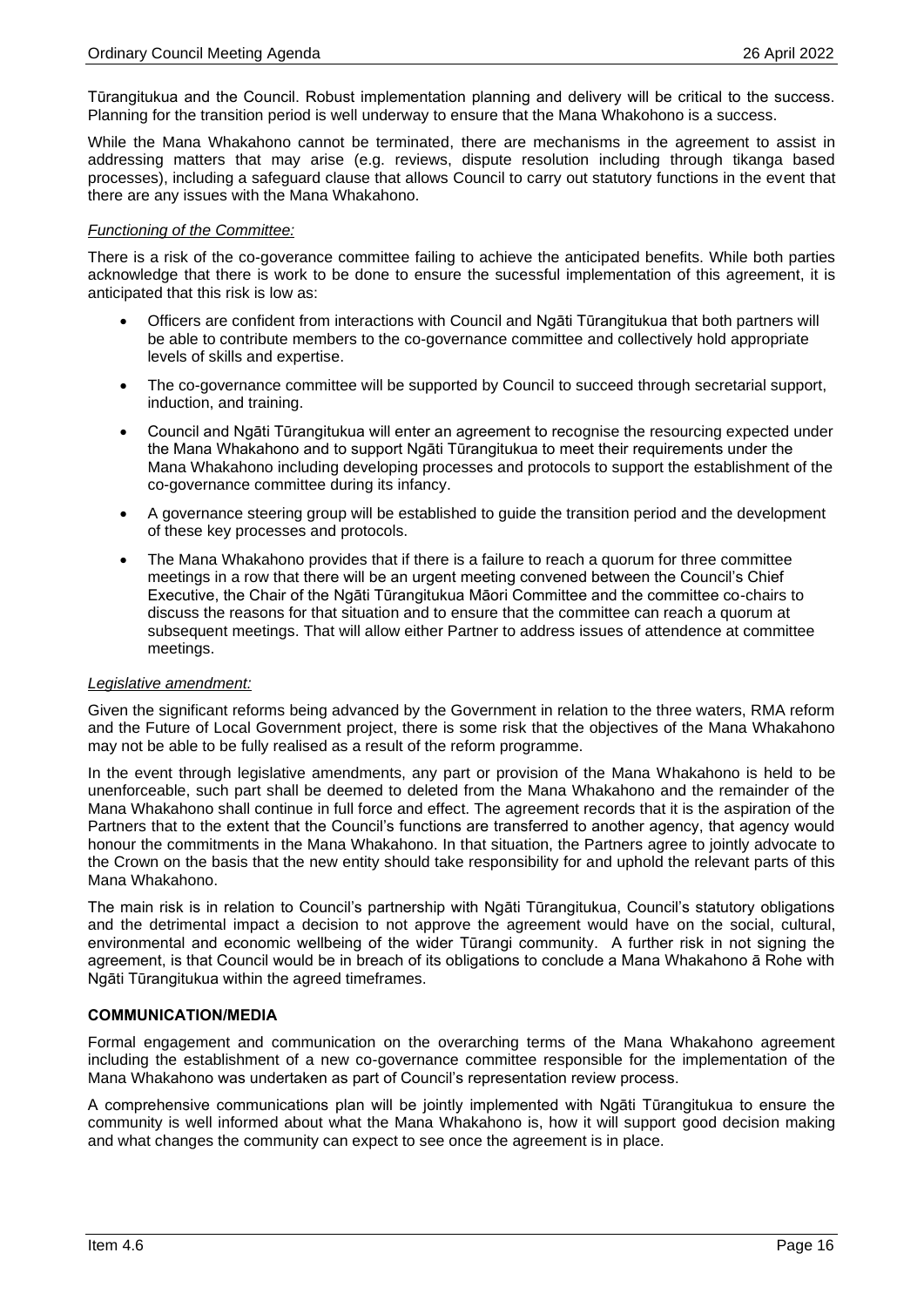#### **SIGNIFICANCE OF THE DECISION OR PROPOSAL**

Council's Significance and Engagement policy identifies the following matters that are to be taken into account when assessing the degree of significance of proposals and decisions:

- a. The level of financial consequences of the proposal or decision;
- b. Whether the proposal or decision will affect a large portion of the community or community of interest;
- c. The likely impact on present and future interests of the community, recognising Māori cultural values and their relationship to land and water;
- d. Whether the proposal affects the level of service of an activity identified in the Long Term Plan;
- e. Whether community interest is high; and
- f. The capacity of Council to perform its role and the financial and other costs of doing so.

Officers have undertaken a rounded assessment of the matters in clause 11 of the Significance and Engagement Policy (2016), and are of the opinion that a decision by Council to enter into the agreement would not trigger the thresholds for a matter to be automatically considered significant in the context of the policy. In respect of the more general criteria in the policy:

- The proposed agreement does commit Council to ongoing funding to support Ngāti Tūrangitukua's implementation of the agreement, however the level of financial commitment is not significant in the context of Council's operating costs. There are no other financial commitments as a result of the agreement.
- The proposed agreement signals Council's intention to establish a new co-governance committee to make decisions that affect the Tūrangi community. Those decisions will continue to be made by Council via a delegation to the committee. The presence of elected members on the new committee will help to ensure that democratic representation continues.
- The proposed agreement will strengthen the relationship between Council and Ngāti Tūrangitukua. This will help ensure that the views and interests of Ngāti Tūrangitukua are considered in the decision making by Council across a range of matters, including their relationship to significant water bodies, sites of cultural significance and ancestral lands.
- The proposed agreement will not significantly alter any of the levels of service identified in the Longterm Plan.
- Community interest in the strengthened relationship between Council and Ngāti Tūrangitukua could be high, however Council has previously signalled the removal of the community board and its replacement with the new committee. That took place through the recent representation review process and provided an opportunity for the community to express their views to Council. As such, Council is aware of the community views on that matter and can reflect that in its decision making.
- The proposed agreement is expected to make it easier for Council and Ngāti Tūrangitukua to work together to achieve the desired outcomes of the Tūrangi community. That should help achieve time and financial efficiencies in the delivery of services to the community through formalised communication and shared decision making.

#### **ENGAGEMENT**

The removal of the existing Community Board and its replacement with a new committee, some of whom will not be elected members, was expected to be of more significant community interest. As such, Council identified this proposed change as part of the recent representation review process and sought feedback from the community. The decision was made to remove the Community Board in favour of the new committee and that decision was confirmed through an appeal process. As a result of the above, Council is well informed about the views of those who might have an interest or be affected by the decision to enter into the agreement and no further engagement with the community is considered necessary.

Many elements of the agreement are of an operational nature and are intended to achieve efficiencies and better integrate Ngāti Tūrangitukua involvement in decision making. Those elements are not expected to be of significant interest to the community and engagement on those matters is not considered necessary.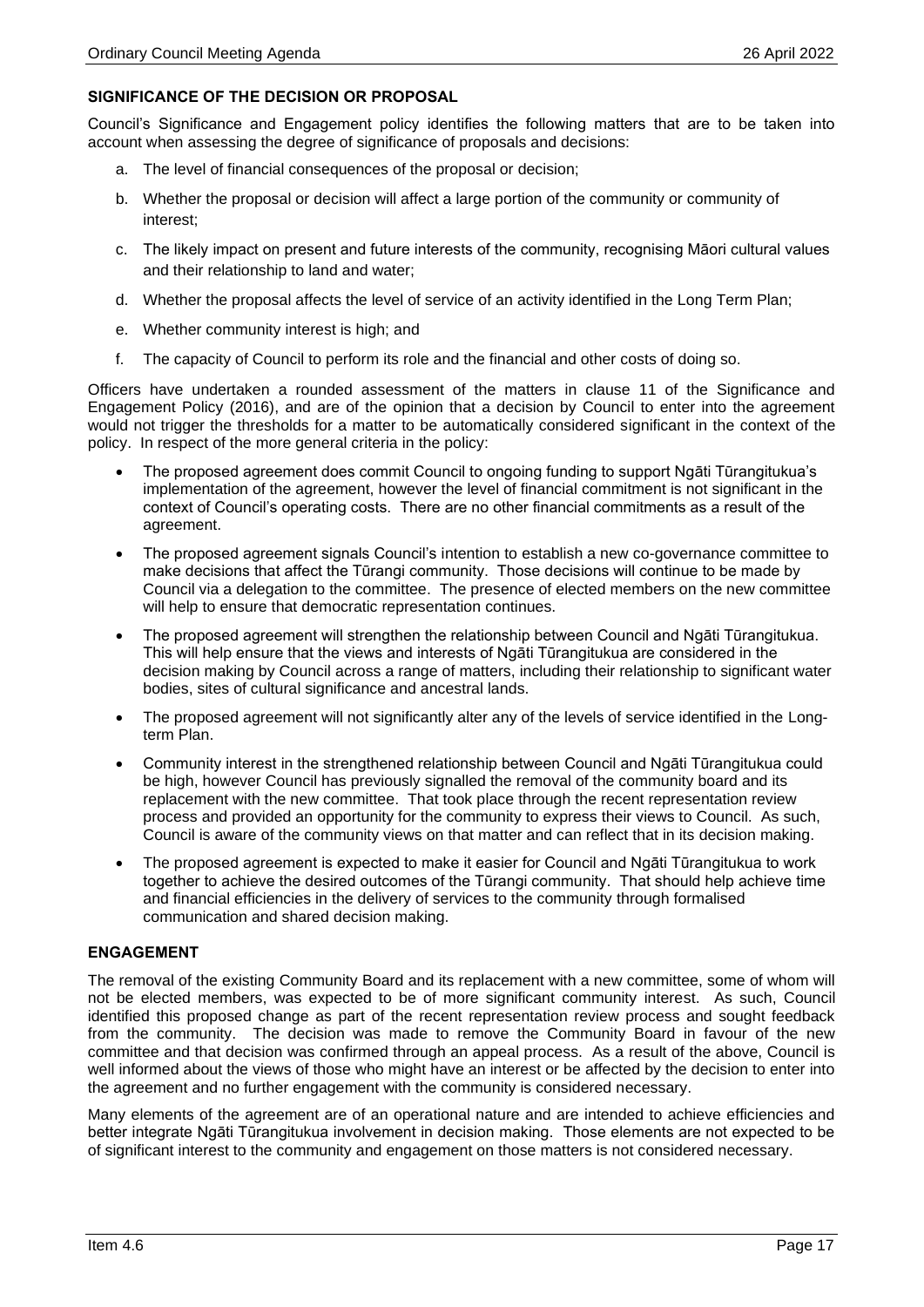#### **CONCLUSION**

Following almost three years of vigorous negotiations, Ngāti Tūrangitukua and Council's negotiation teams have developed a Mana Whakahono ā Rohe, as embedded in the Resource Management Act [RMA] and taken it to a whole new level of co-governance. This comprehensive partnership agreement proposed to be led by a new co-governance committee will be tasked with overseeing the implementation of the agreement which includes a wide range of RMA, LGA and Reserves Act matters which provides for a more overarching and holistic relationship as opposed to one that is defined by statutory boundaries.

#### **ATTACHMENTS**

1. Mana Whakahono ā Rohe agreement between Ngāti Tūrangitukua and Taupō District Council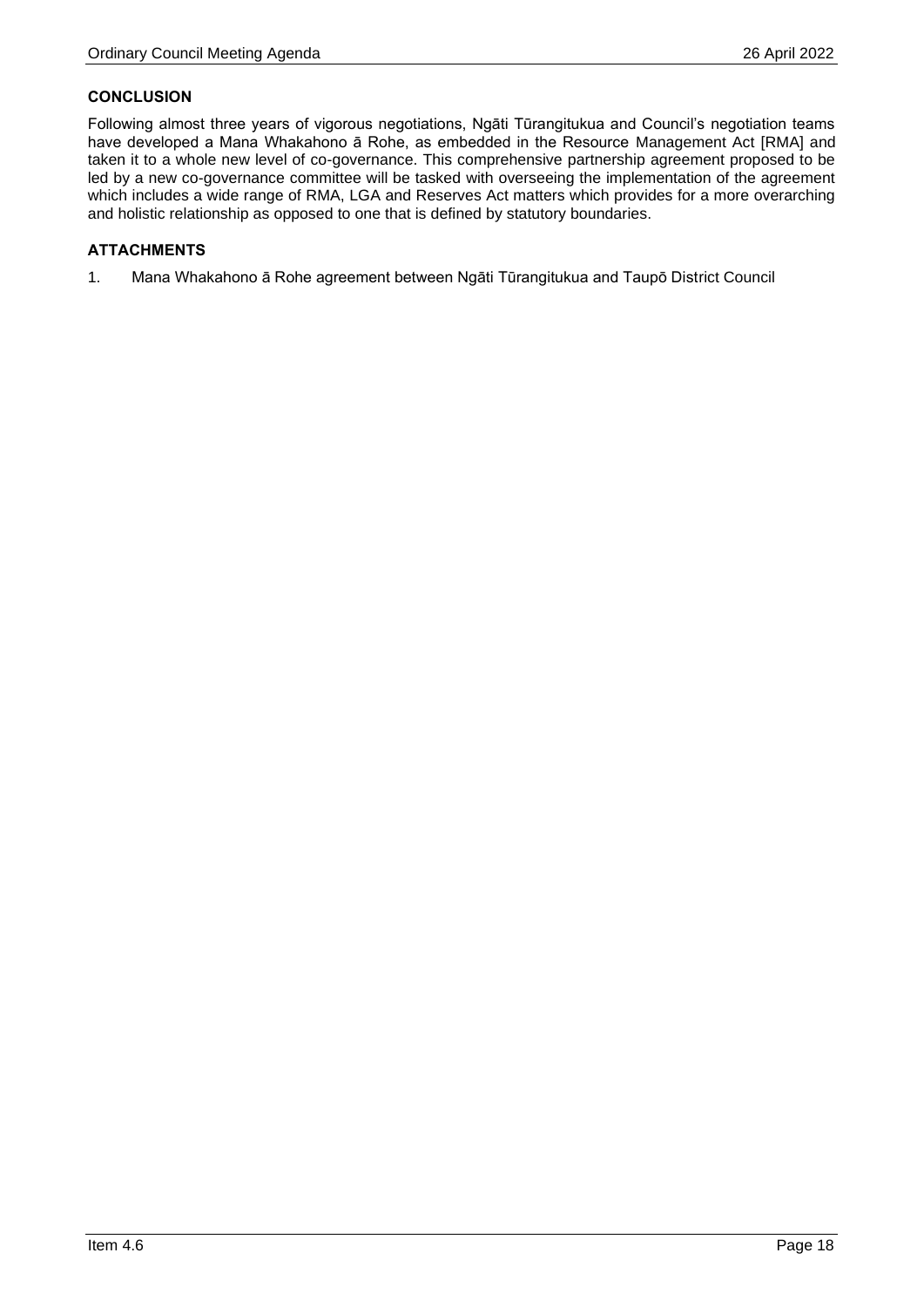#### **APPENDIX 1:**

#### **Legal Considerations**

Strong partnerships between local authorities and iwi/hapū have never been more important, particularly given the emergence of Treaty settlement mechanisms, case law from our most senior courts emphasising the strength of Māori interests, and the law reform processes that are underway including in relation to the Resource Management Act 1991(RMA) (which will significantly strengthen the role of Māori in local government processes).

At a high level, the partnership framework that the Mana Whakahono agreement establishes will set Council up for success in terms of giving effect to the principles of the treaty and meeting numerous other key statutory obligations in respect of Ngāti Tūrangitukua.

The proposal has been evaluated with regards to a range of legislation. The key legislation applicable to the proposal has been reviewed and the relevant matters for consideration are as follows:

#### Local Government Act 2002 ("LGA")

Entering into the Mana Whakahono agreement comes within scope of the Council's lawful powers, including satisfying the purpose statement of [Section 10](http://www.legislation.govt.nz/act/public/2002/0084/latest/DLM171803.html?search=qs_act%40bill%40regulation%40deemedreg_local+government+act_resel_25_h&p=1) of the Local Government Act 2002. That section of the Act states that the purpose of local government is (a) to enable democratic local decision-making and action by, and on behalf of, communities; and (b) to promote the social, economic, environmental, and cultural wellbeing of communities in the present and for the future. It is considered that the social, economic, environmental and cultural well-beings are of relevance to this particular matter.

The Mana Whakahono agreement will support Council's compliance with the following Local Government Act 2002 requirements, in respect of Ngāti Tūrangitukua:

- Section 14(d) of the LGA- Council must when performing its role provide opportunities for Māori to contribute to its decision-making processes.
- Section 77 of the LGA- Council must in the course of the decision-making process, take into account the relationship of Māori and their culture and tradition with their ancestral land, water, sites, waahi tapu, valued flora and fauna, and other taonga when making a significant decision in relation to land or a body of water. Section 81, of the LGA- Council must:
	- o Establish and maintain processes to provide opportunities for Māori to contribute to the decision- making processes of the Council.
	- o Consider ways in which it may foster development of Māori capacity to contribute to the decision- making processes of the Council.

#### Treaty of Waitangi

Council is committed to meeting its statutory Te Tiriti O Waitangi obligations and acknowledges partnership as the basis of Te Tiriti. This requires both parties to treat and work with each other in good faith and show good will to reflect the partnership relationship.

The specific commitments between the partners contained in the Mana Whakahono agreement, and particularly the co-governance committee that will be established are a strong example of partnership, participation, and protection, key principles of the treaty.

#### Resource Management Act 1991 ("RMA"):

The Mana Whakahono a Rohe sections of the RMA, sections 58L-58U, provide the legal framework in which the Mana Whakahono a Rohe section (Part B) must be developed. Council will have fulfilled its obligation under the RMA to conclude a Mana Whakahono a Rohe with Ngāti Tūrangitukua once it signs the agreement.

The Mana Whakahono a Rohe section (Part B), contains specific commitments on how and when the partners will engage with one another on certain RMA matters. These commitments will support Council to fulfil its obligations with respect to Ngāti Tūrangitukua under the following sections of the RMA:

- Section 6 of the RMA- Council must recognise and provide for matters of national importance when it exercises functions and powers under the RMA. Such matters include the relationship of Māori and their culture and traditions with their ancestral lands, water, sites, waahi tapu, and other taonga.
- Section 7 of the RMA- Council must have particular regard to kaitiakitanga when it exercises functions and powers under the RMA.
- Section 8 of the RMA- Council must take into account the principles of the Treaty of Waitangi when exercising functions and powers under the RMA. Section 34A(1A) of the RMA – Council must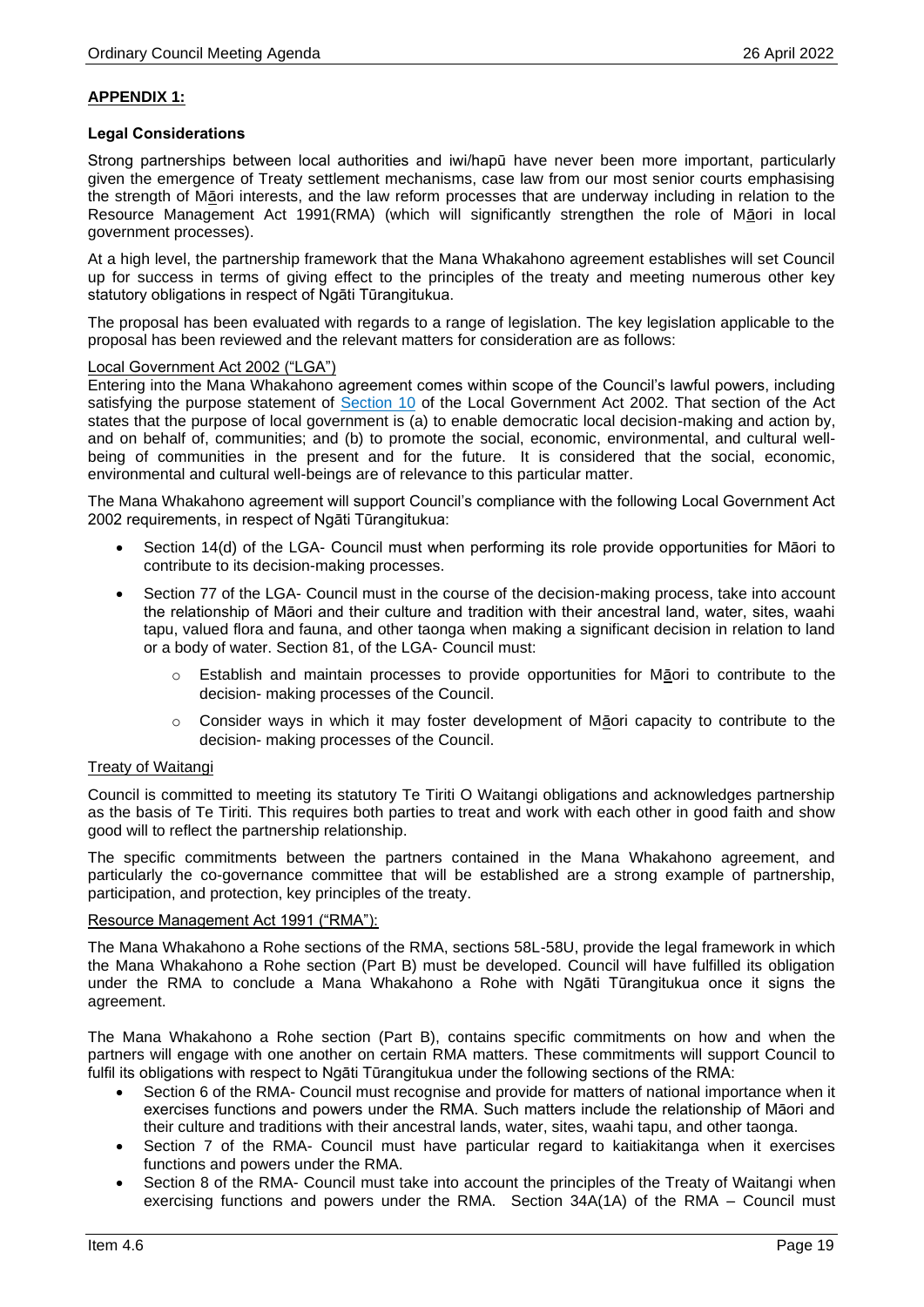consider appointing a commissioner with an understanding of tikanga Māori and of the perspectives of local iwi or hapū for a hearing of a plan change if iwi authorities consider it appropriate.

- Section 74(2A) of the RMA Council must, when preparing or changing a district plan, take into account any iwi management plan.
- clause 3, 3B, and 4A of the First Schedule of the RMA- Council must engage with tangata whenua when developing plans.

#### Ngāti Tūrangitukua Deed of Settlement 1998; Ngāti Tūrangitukua Claims Settlement Act 1999

Clause 7.4.1 of the Deed, and attachment 7.6, text of letter from Taupō District Council, provides non-binding undertakings from the Council to discuss with Ngāti Tūrangitukua ways to identify and preserve its wahi tapu sites. The partnership that the Mana Whakahono creates between the partners will enable those non-binding undertakings to be given effect to.

Part 6 of the Settlement Act contains provisions on Ngāti Tūrangitukua owned reserves, including how Council is to manage Ngāti Tūrangitukua owned reserves. Part D, Reserve Management, of the Mana Whakahono agreement reflects, implements and is subject to the provisions of Part 6 of the Ngāti Tūrangitukua Claims Settlement Act 1999 (except where Part D extends the Settlement Act provisions).

#### The Ngāti Tūwharetoa Deed of Settlement

The Ngāti Tūwharetoa Deed of Settlement provides that:

- the Ngāti Tūrangitukua Charitable Trust is the mandated governance entity for the purposes of the Tūrangi Township Settlement;
- when requested, Ngāti Tūwharetoa (including the Hapū Forum and Te Kotahitanga o Ngāti Tūwharetoa) will support the position of Ngāti Tūrangitukua; and
- Te Kotahitanga o Ngāti Tūwharetoa and the Crown will continue to recognise the Ngāti Tūrangitukua Charitable Trust is the mandated governance entity for the hapū of Ngāti Tūrangitukua for all purposes relating to the Tūrangi Township Settlement.

#### Section 4 Conservation Act, and the Reserves Act 1977:

Section 4 of the Conservation Act requires Council as administering body of reserves, to give effect to the principles of the Treaty when making decisions under the Reserves Act 1977. The co-governance and comanagement mechanisms contained in the Mana Whakahono agreement are consistent the provisions of section 4 of the Conservation Act 1987, and the Reserves Act 1977.

#### Local Government Official Information and Meetings Act 2002 (LGOIMA):

The co-governance mechanism contained in the Mana Whakahono agreement is consistent with the provisions of the Local Government Official Information and Meetings Act 2002 (LGOIMA).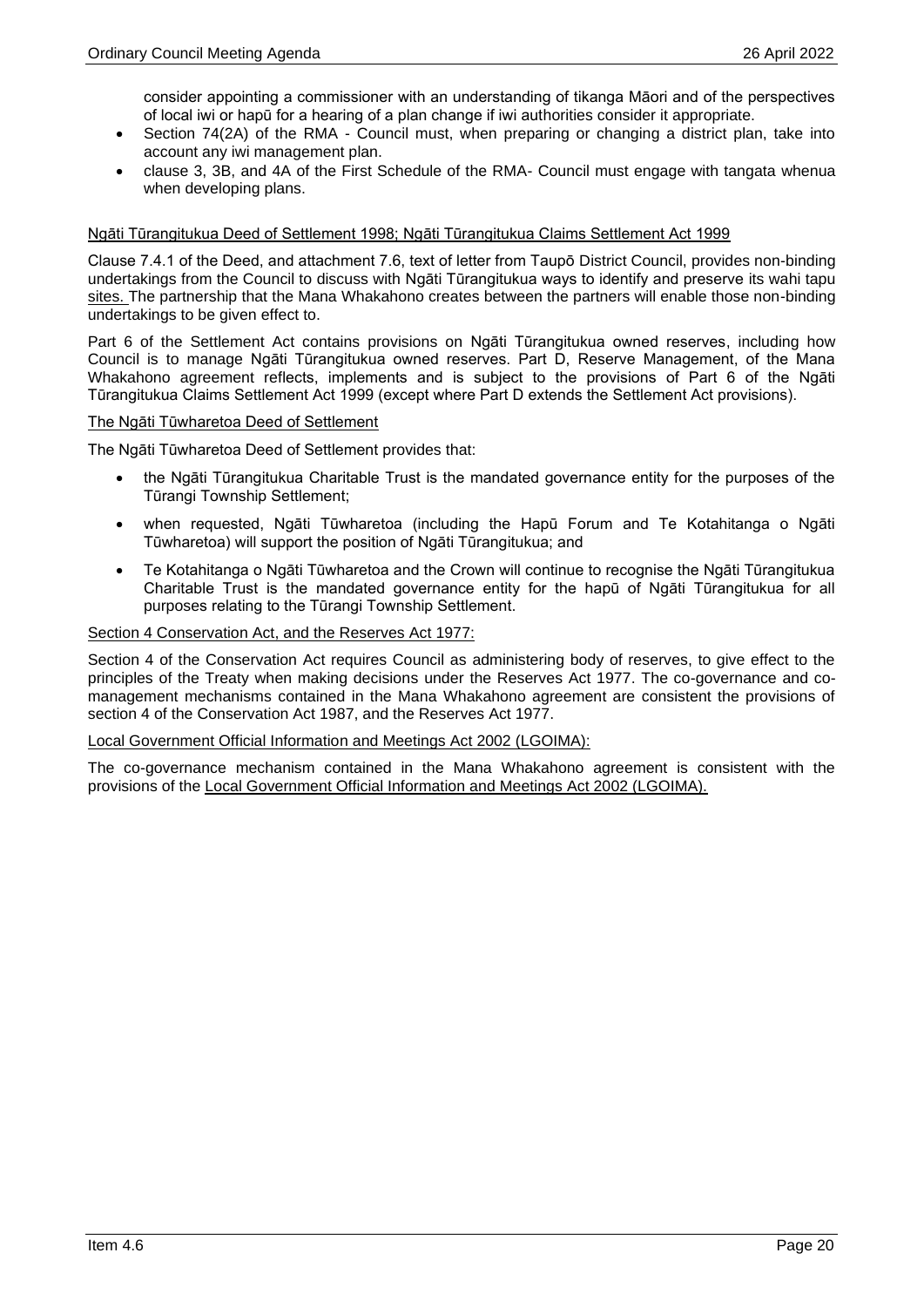#### **APPENDIX 2:**

#### **Policy Considerations**

Council is required, under the RMA, within the first six months after signing, to review its policies and processes to ensure that they are consistent with the Mana Whakahono a Rohe. This needs to be included in the implementation plan for the Mana Whakahono agreement

As the area that the Mana Whakahono agreement applies to is within the Ngāti Tūwharetoa rohe there will be some implications on existing policy of signing this relationship agreement. However these can be addressed. The areas of overlap relate to the process for selection of hearings commissioners in Clause 25 of the agreement, the consideration of Ngāti Tūrangitukua as an affected person in Clause 24.3 and the health and wellbeing of specific waterways within the Ngāti Tūrangituka rohe in Clauses 10.21(g) and 43.

#### JMA - Ngāti Tūwharetoa

Council has a Joint Management Agreement with Ngāti Tūwharetoa (signed in 2009) regarding the decision making process for notified resource consents and private plan changes on or affecting multiply owned Māori land within the Taupō District. This process provides for Tūwharetoa Māori Trust Board to select two of the five hearings commissioners to hear these applications once an applicant has decided to opt into the joint management process. As this JMA covers the whole of the district there is an overlap with the decision making process for notified plan changes (Council and private), resource consents and notices of requirement within the Ngāti Tūrangitukua rohe outlined in the relationship agreement.

#### The Ngāti Tūwharetoa Claims Settlement Act 2018

#### *Te Kōpu ā Kānapanapa*

This Act establishes Te Kōpu ā Kānapanapa – a joint committee of Te Kotahitanga, Waikato Regional Council and Taupō District Council. Its purpose is to restore, protect and enhance the environmental, cultural and spiritual wellbeing of the Taupō catchment, to provide strategic leadership on the sustainable and integrated management of the environment in the Taupō catchment and to provide a mechanism for Ngāti Tūwharetoa to exercise mana and kaitiakitanga over the Taupō catchment in partnership with local authorities.

Te Kōpu ā Kānapanapa is currently preparing a plan ("Te Kaupapa Kaitiaki"), required by the Act, that identifies the vision, desired outcomes and values for the Taupō catchment. Once developed, local authorities have obligations to recognise and provide for the vision, objectives, desired outcome and values of Te Kaupapa Kaitiaki when they prepare, review, or vary their RMA planning documents. Until Te Kaupapa Kaitiaki is incorporated into local authorities RMA planning documents, Council must have particular regard to Te Kaupapa Kaitiaki when deciding or processing an application for a resource consent or a review of the conditions of a resource consent that touches on the Taupō Catchment. Te Kaupapa Kaitiaki will not be operative until December 2022.

There is a potential overlap between Taupō catchment areas covered by Te Kaupapa Kaitiaki and Ngāti Tūrangitukua's rohe. In particular, there could be an overlap between agreements relating to reserves, waterways, and resource consents.

#### *Hearings Commissioners*

The Ngāti Tūwharetoa Claims Settlement Act 2018 provides Te Kōpu a Kānapanapa the power to develop and maintain a register of hearing commissioners and for local authorities to have particular regard to that register when appointing hearings commissioners for notified resource consent applications within the catchment. So the process for selection of hearings commissioners in Clause 25 of the agreement overlaps with this provision in the settlement legislation.

#### *Statutory Acknowledgement*

The Act identifies statutory acknowledgement areas within the Ngāti Tūwharetoa area of interest. These are Crown owned land that are culturally significant to Ngāti Tuwharetoa being particular lakes, rivers, mountains, and geothermal fields. The effect of the statutory acknowledgment is that it enhances Ngāti Tuwharetoa's ability to participate in resource management processes that may affect these areas.

The Waiotaka, Tongariro River and its tributaries, and Tokaanu-Waihi-Hīpaua geothermal field are identified statutory acknowledgement areas that appear to be within the Ngāti Tūrangitukua rohe. The Act requires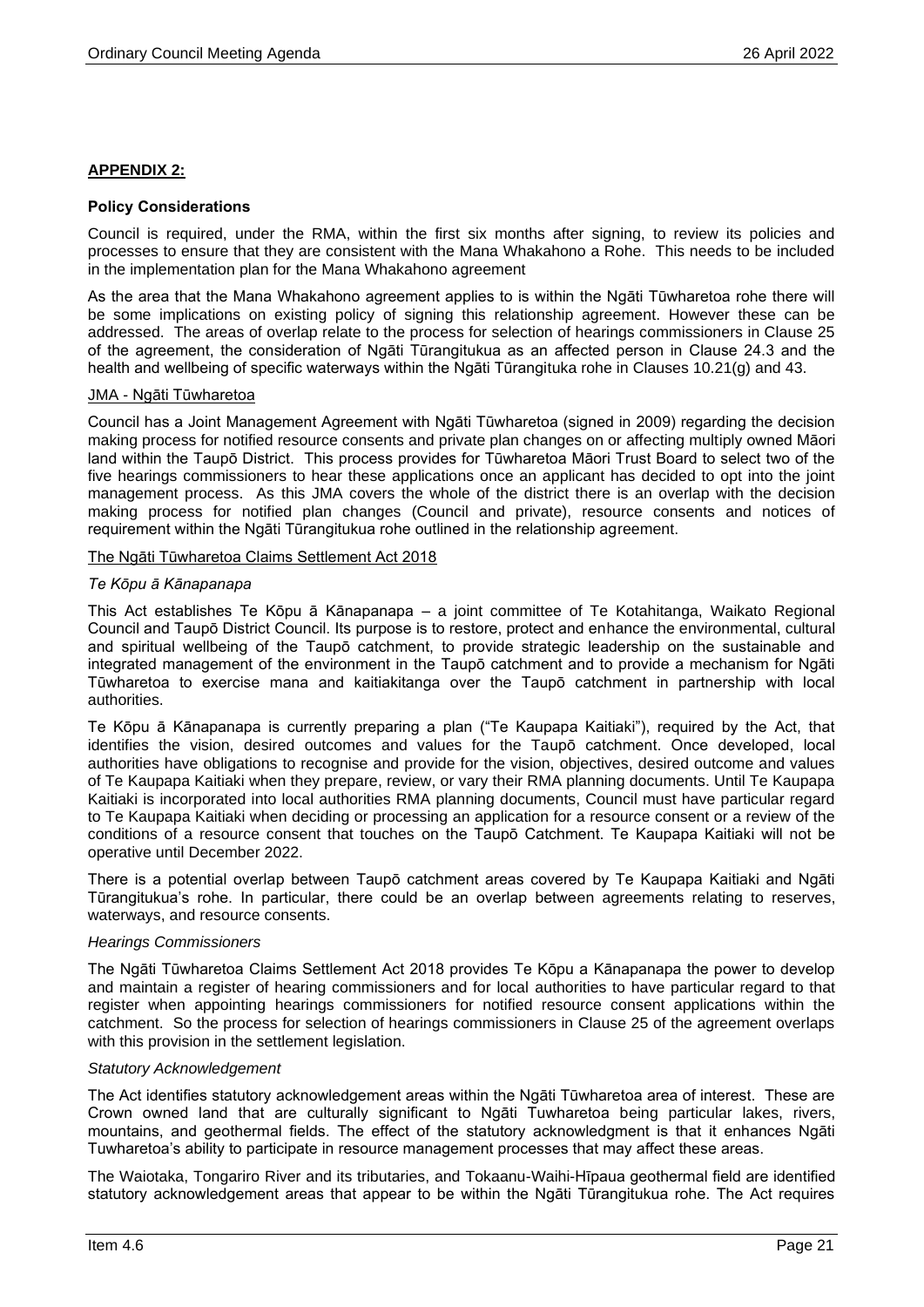Council, when considering a resource consent application for an activity within, adjacent to, or directly affecting a statutory area, to have regard to the statutory acknowledgement when considering if Te Kotahitanga o Ngāti Tūwharetoa are an affected person.

There is a potential overlap for those statutory acknowledgement areas within the Ngāti Tūrangitukua rohe where Council will have obligations to consider whether Te Kotahitanga and/or Ngāti Tūrangitukua are affected parties.

A number of potential overlaps have been identified however where these occur solely within the Mana Whakahono boundary The Ngāti Tūwharetoa Deed of Settlement, explains that Ngāti Tūwharetoa (including the Hapū Forum and Te Kotahitanga) will support the position of Ngāti Tūrangitukua, and that Te Kotahitanga will continue to recognise the Ngāti Tūrangitukua Charitable Trust as the mandated governance entity for the hapū of Ngāti Tūrangitukua for all purposes relating to the Tūrangi Township Settlement. In situations where applications for resource consent and private plan changes, proposed plan changes and draft policies cover areas of the district greater than the Mana Whakahono boundary Council will, when making decisions, need to consider its statutory requirements and the views of all iwi authorities affected.

#### Future JMAs:

As a Mana Whakahono ā Rohe agreement under the RMA can been initiated by any iwi authority within the district and Council is negotiating other relationship agreements with iwi authorities staff are conscious of the ability to extend aspects of the Mana Whakahono agreement to other iwi authorities across the district. For example the hearings commissioner process and the training and capacity building sections of the agreement are designed so they can be used across the district with all or some iwi authorities.

Council staff are currently negotiating a JMA with Tūwharetoa Māori Trust Board under the Ngāti Tūwharetoa, Raukawa, and Te Arawa River Iwi Waikato River Act 2010. As this JMA is likely cover the Ngāti Tūwharetoa rohe and include Taupō waters, there is the potential for some provisions of the Mana Whakahono agreement and the JMA to overlap however Ngāti Tūrangitukua discussed details of the Mana Whakahono with Matāpuna hapū and the Tūwharetoa Māori Trust Board. A letter dated 13 April 2022 supporting Ngāti Tūrangitukua and the establishment of the new co-governance committee was received by the Tūwharetoa Māori Trust Board.